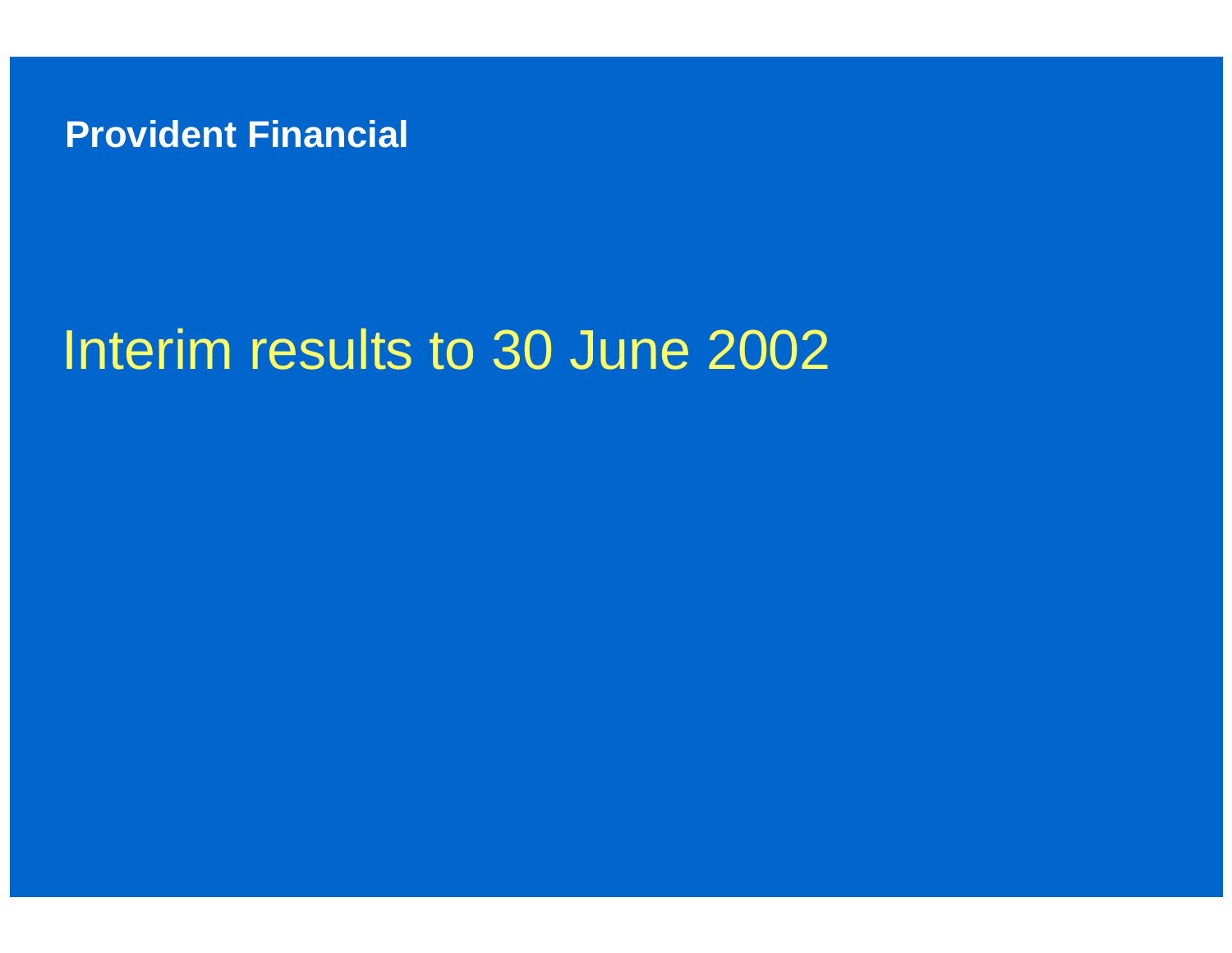## **Provident Financial Overview**

- >UK home credit – steady growth
	-
- $\geq$ Motor insurance – better than expected
- >International home credit – excellent performance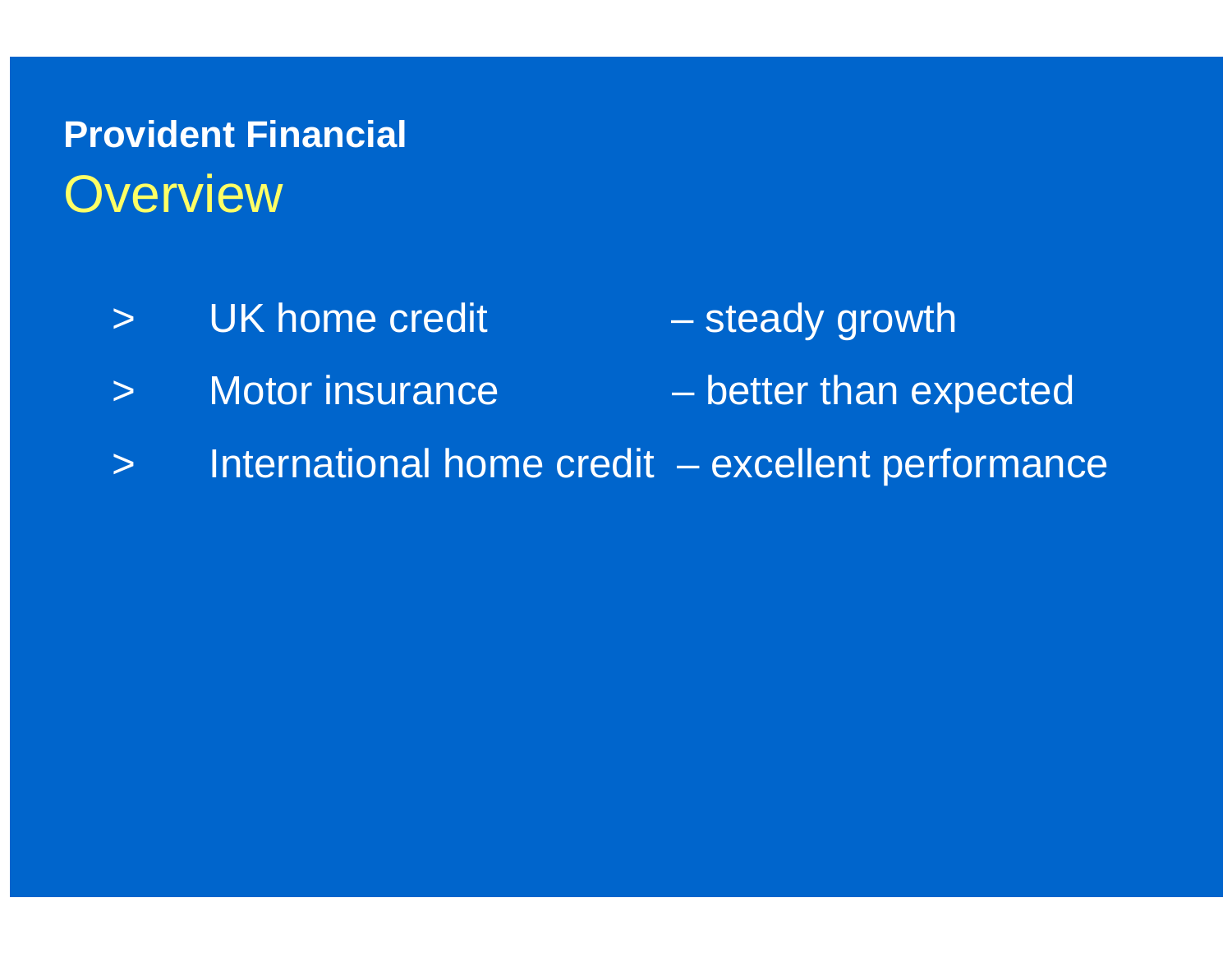| <b>Provident Financial</b><br><b>Divisional results</b> |        |        |        |
|---------------------------------------------------------|--------|--------|--------|
| Half year ended 30 June                                 | 2002   | 2001   | change |
|                                                         | Em     | Em     | Em     |
| <b>UK home credit</b>                                   | 62.0   | 61.3   | 0.7    |
| <b>International</b>                                    | 1.1    | (1.6)  | 2.7    |
| <b>Motor insurance</b>                                  | 18.0   | 17.9   | 0.1    |
| Businesses sold or closed*                              | 1.0    | (1.0)  | 2.0    |
| <b>Central costs</b>                                    | (7.5)  | (6.4)  | (1.1)  |
| Pre-exceptional profit before tax                       | 74.6   | 70.2   | 4.4    |
| Pre-exceptional earnings per share                      | 21.76p | 20.52p | 6%     |
| <b>Interim dividend</b>                                 | 12.46p | 11.75p | 6%     |

\*includes Provident balance, South Africa and Colonnade Insurance Brokers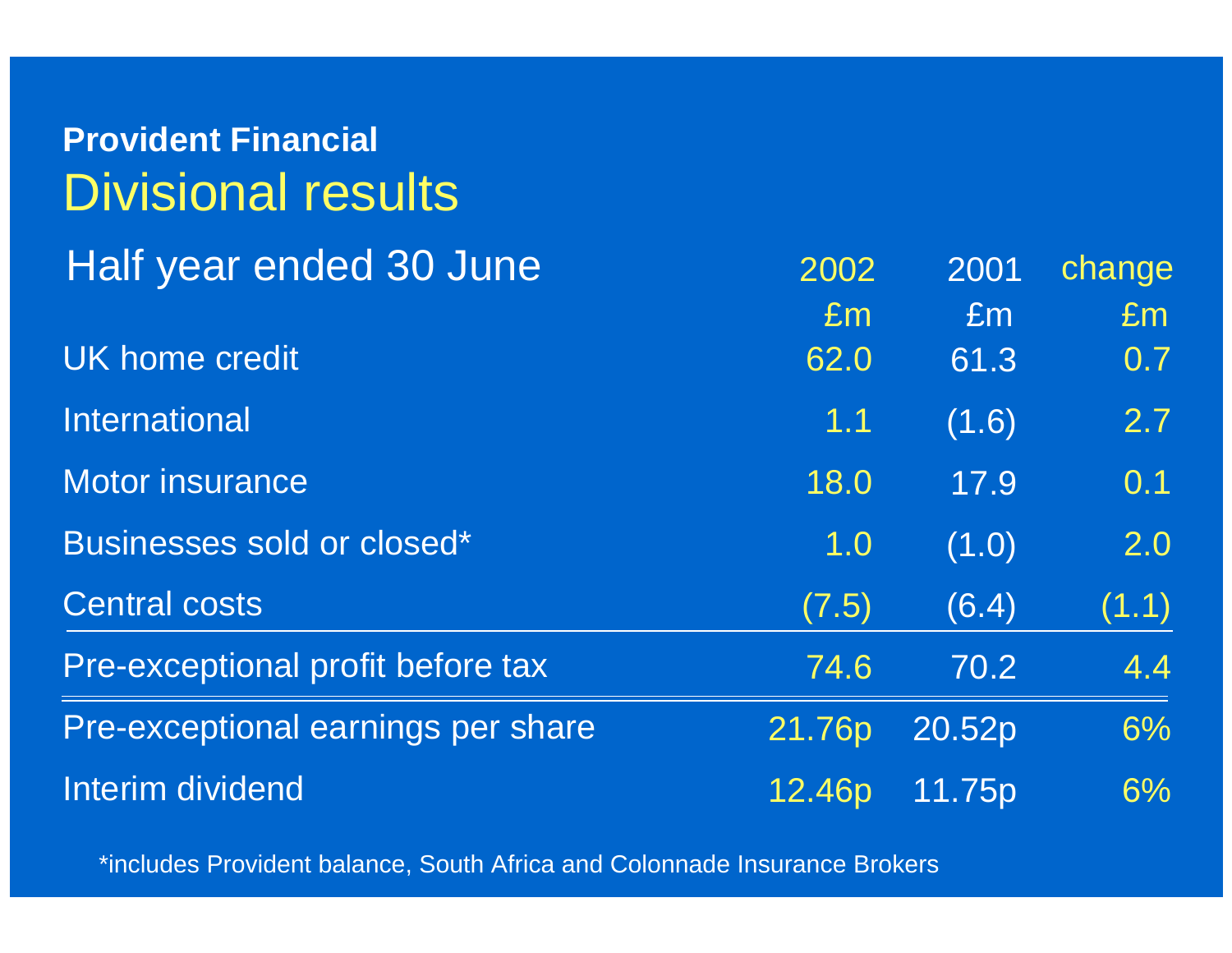#### **Motor insurance** 2002 interim results

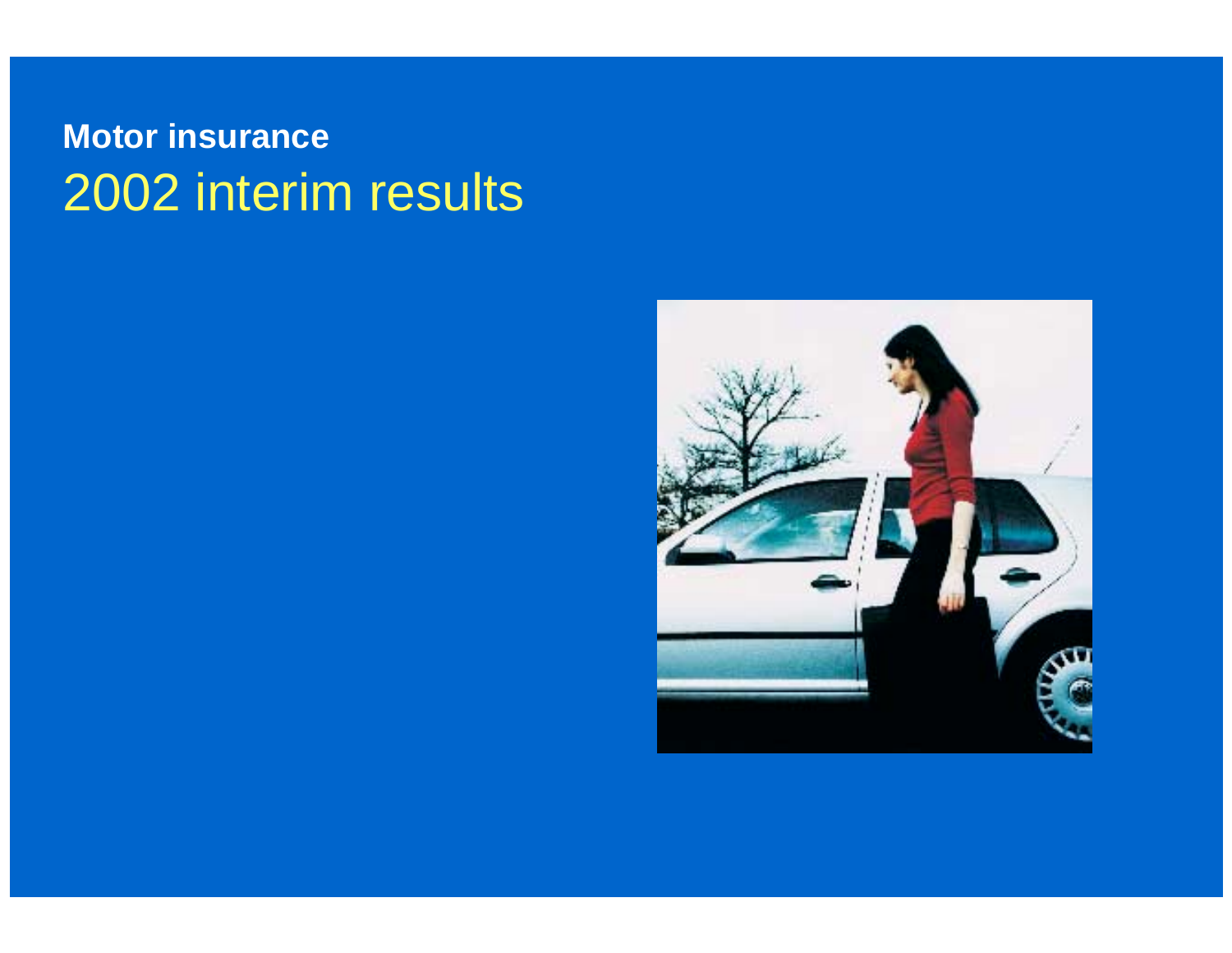**Motor insurance** 2002 interim results Profit before tax (£m)

|                                       | 2002 | 2001 | change    |
|---------------------------------------|------|------|-----------|
| <b>Underwriting profit</b>            | 6.2  | 6.8  | $(7.9\%)$ |
| <b>Investment income</b>              | 11.8 | 11.1 | $5.6\%$   |
| <b>Profit from motor underwriting</b> | 18.0 | 17.9 | 0.5%      |

6 months to 30 June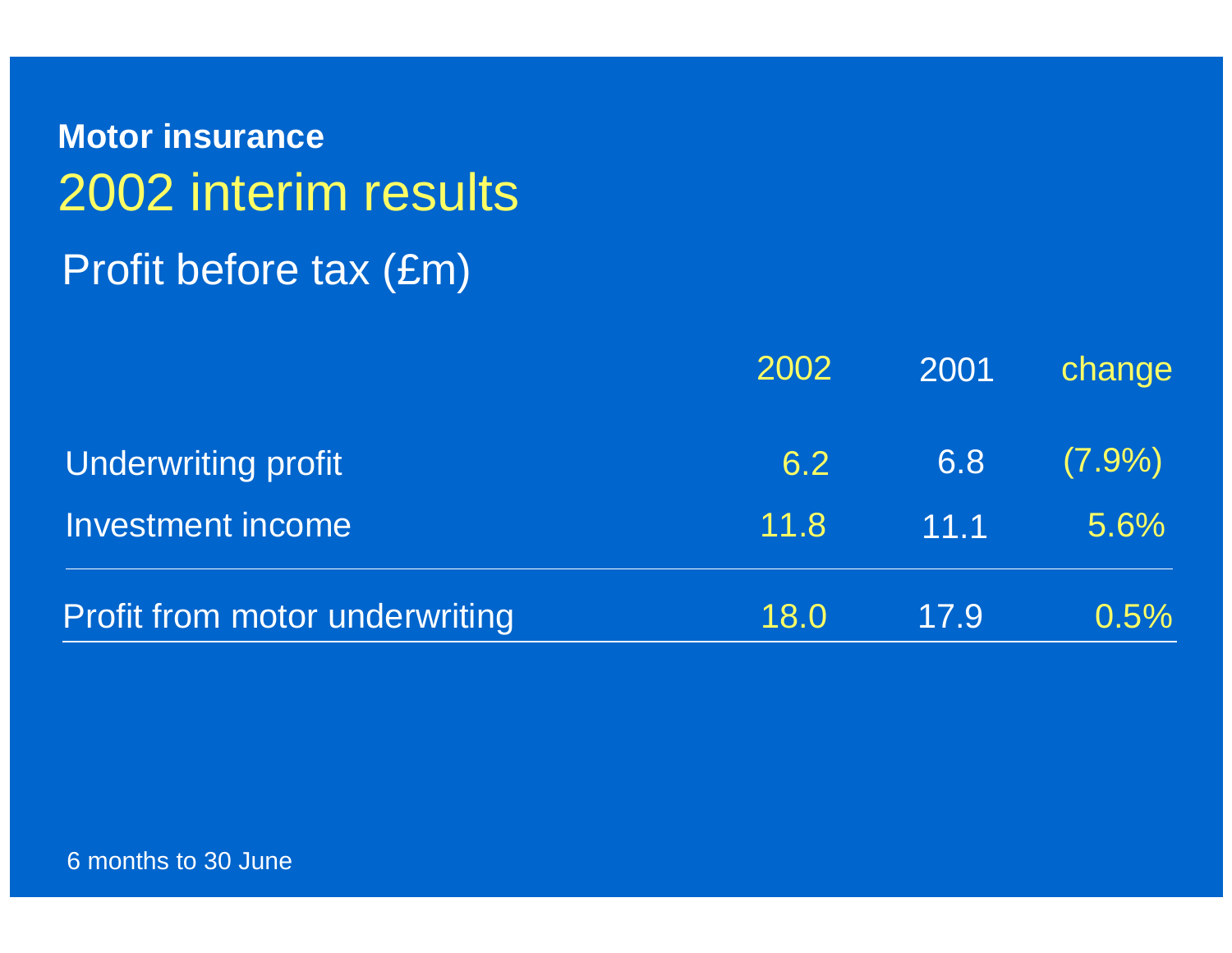## **Motor insuranceHighlights**

- $\geq$ Market premium rates up 3%, our premium rates up 5%
- $\geq$ Policyholders up 3% to 855,000
- $\geq$ Gross written premiums up 18% to £147m
- $\geq$ Claims inflation up an average of 7% (H1, 2001 8%)
- $\geq$ Combined ratio at 96% (H1, 2001 94%)
- $\geq$ Investment fund up 20% to £462m
- $\geq$ Investment yield down 0.8% to 5.4%
- $\geq$ Pre-tax profit margin down 2% to 14%
- $\geq$ Profit up £0.1m to £18m (H1, 2001 £17.9m)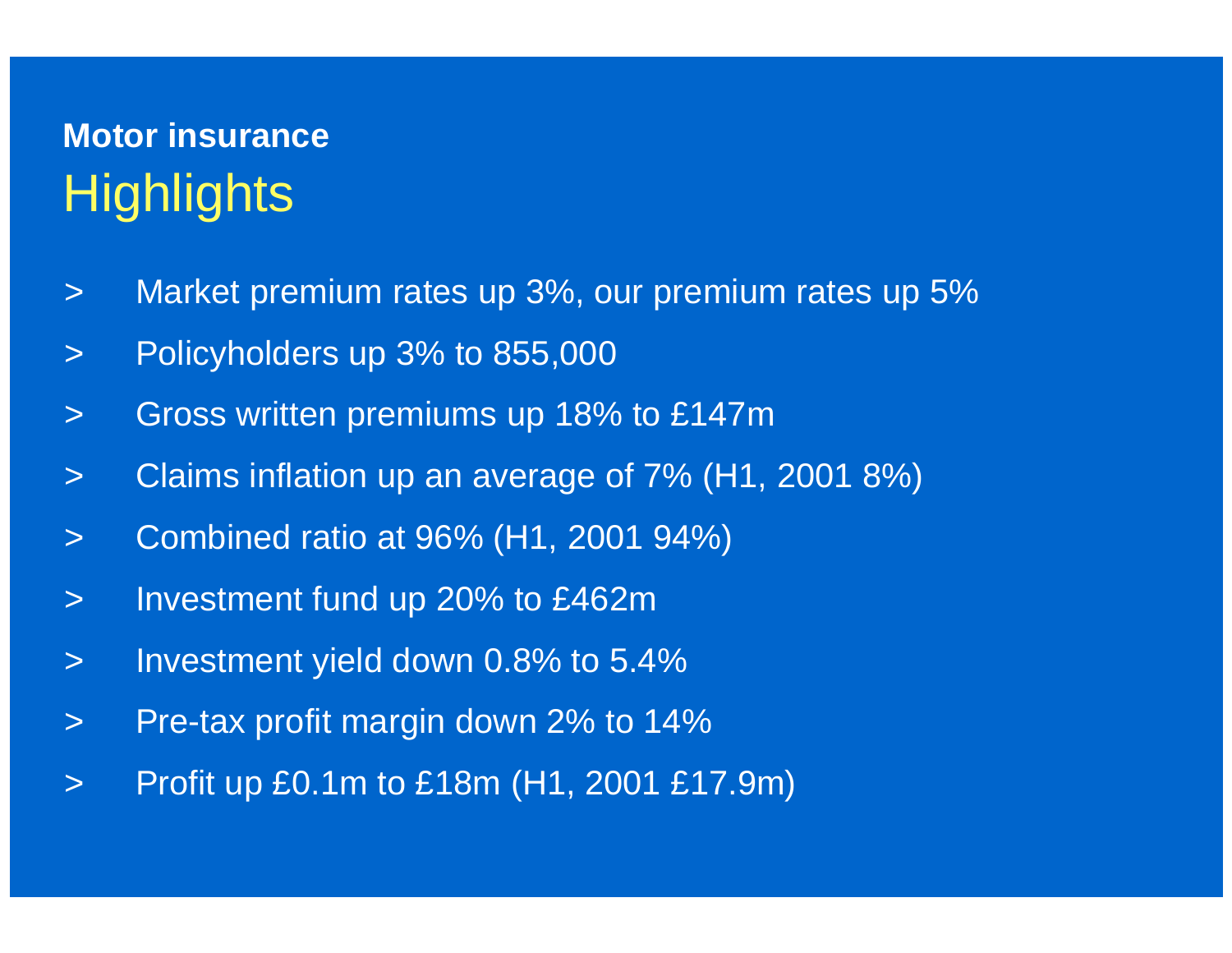### **UK home credit** 2002 interim results

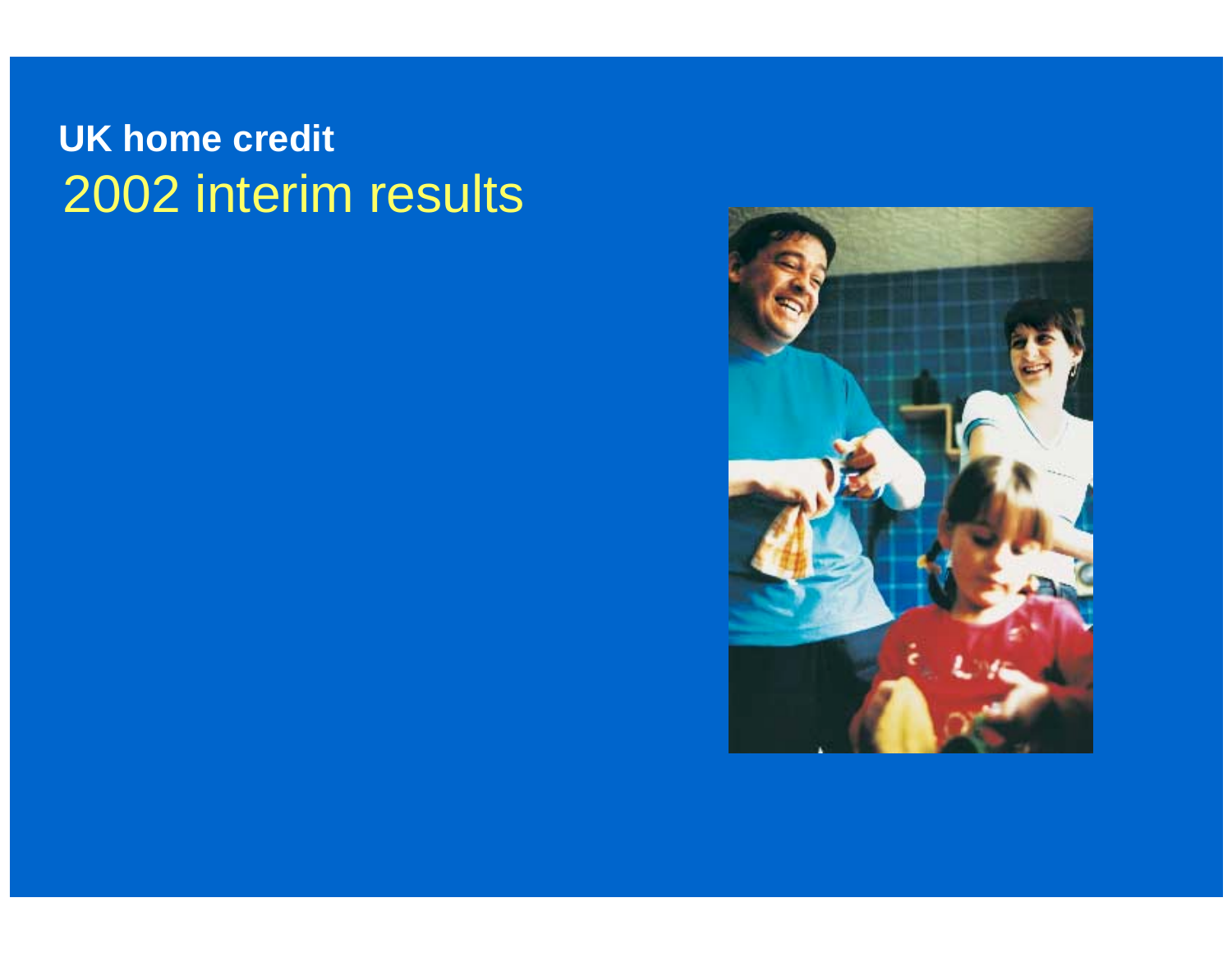#### **UK home credit** Results for H1, 2002

|                                |        |        | change    |
|--------------------------------|--------|--------|-----------|
|                                | 2002   | 2001   |           |
| <b>Agents</b>                  | 12,642 | 12,111 | 4.4%      |
| Customers (m)                  | 1.574  | 1.540  | 2.2%      |
| <b>Credit issued (£m)</b>      | 396.2  | 390.6  | 1.4%      |
| <b>Collections (£m)</b>        | 651.1  | 634.1  | 2.7%      |
| Turnover (£m)                  | 232.0  | 224.3  | 3.5%      |
| Bad debt (£m)                  | 46.7   | 41.0   | 14.1%     |
| Bad debt % credit issued (MAT) | 8.9%   | 8.2%   |           |
| <b>Operating costs (£m)</b>    | 113.6  | 111.4  | 2.0%      |
| Interest (£m)                  | 9.7    | 10.6   | $(8.8\%)$ |
| Profit (£m)                    | 62.0   | 61.3   | 1.1%      |

6 months to 30 June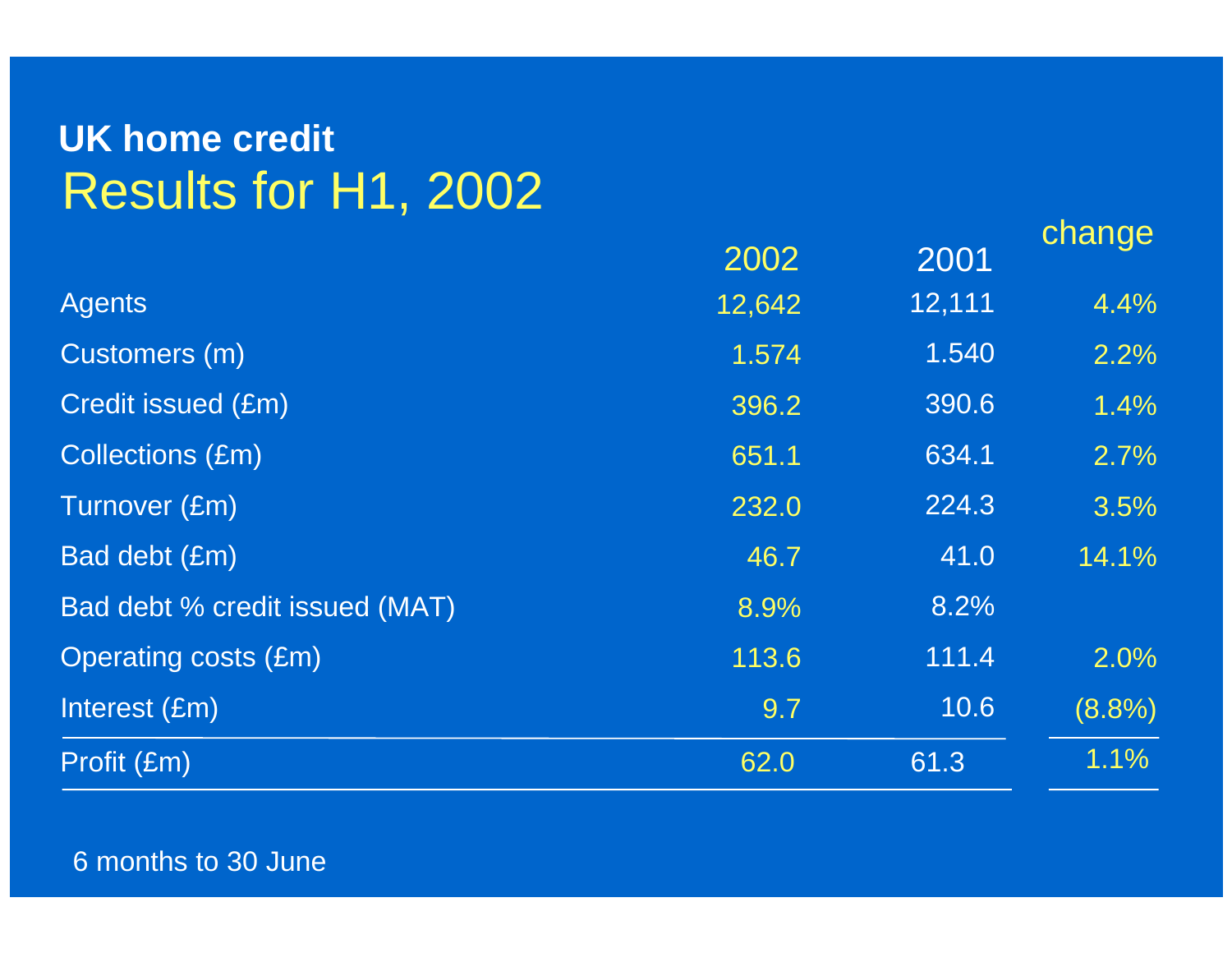#### **UK home credit** Catalogue produces good results

- $\geq$ 44,000 new customers recruited in last 12 months
- $\geq$ £10.5m extra sales in last 12 months
- $\geq$ Systems improved in H1, 2002
- >Re-launched in May 2002
- >Further growth expected in H2, 2002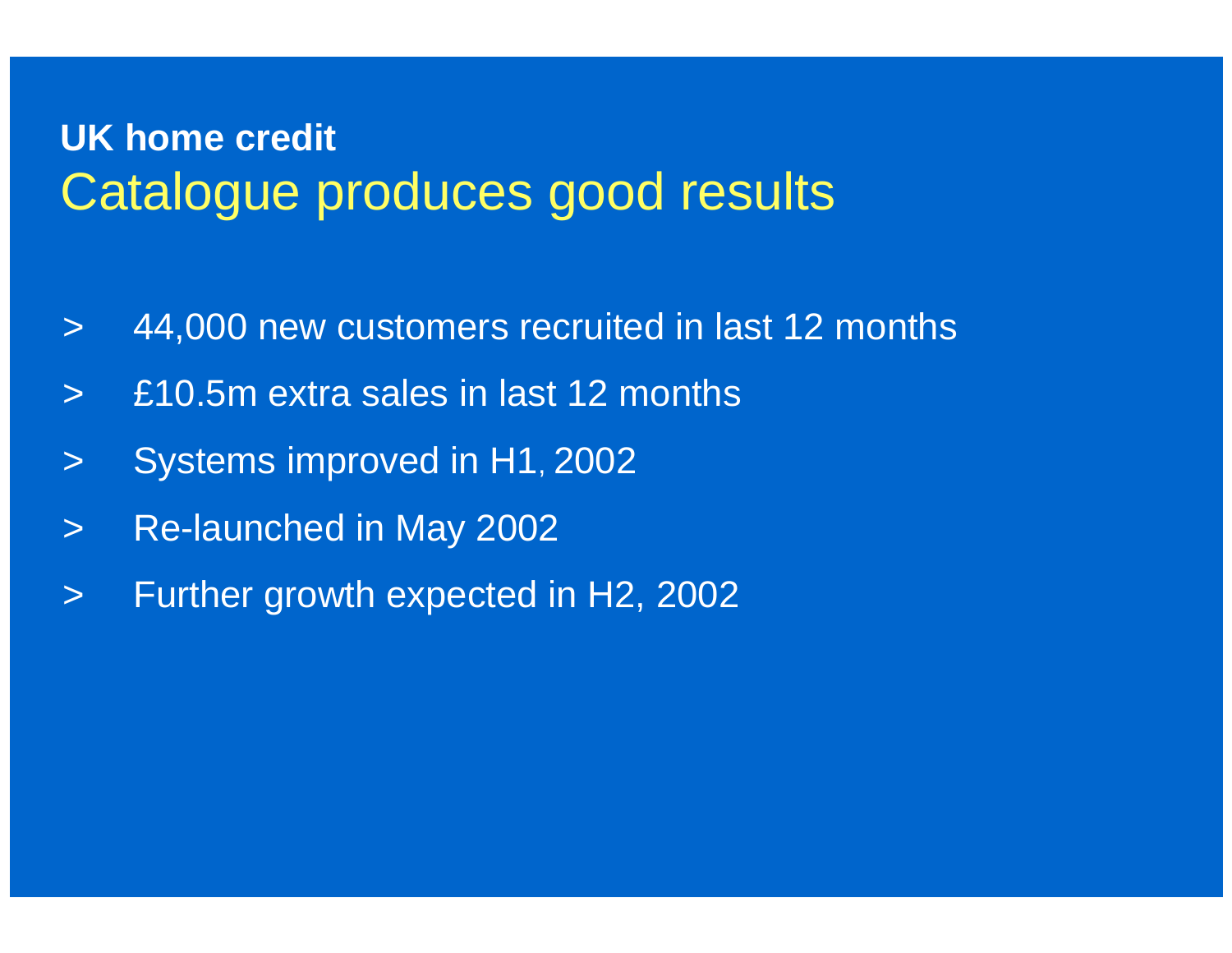# **UK home credit** Bad debt as a percentage of credit issued (MAT)

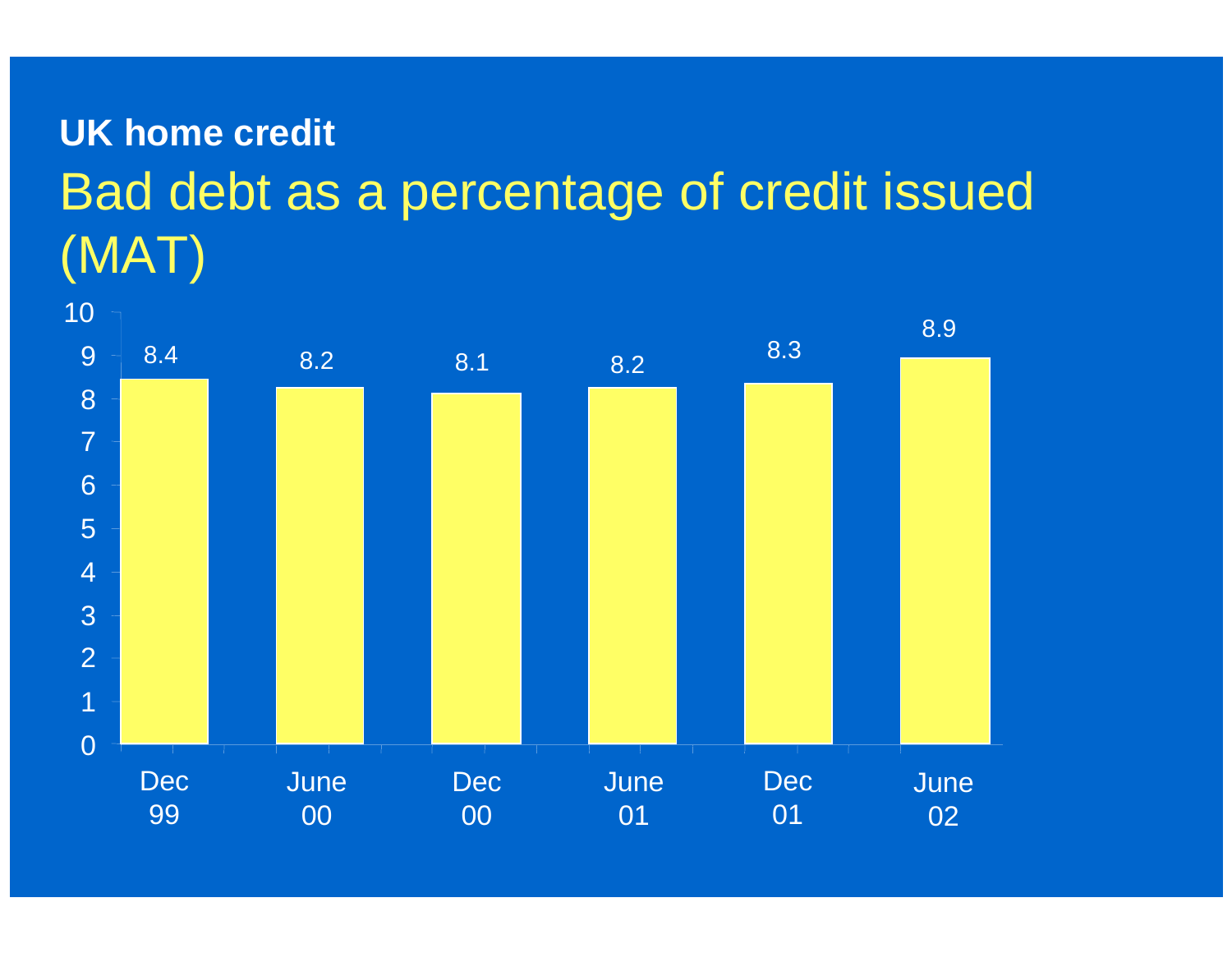# **UK home credit** A market leading business generating steady, reliable growth



#### Pre-tax profit (£m)

- $>$ Long record of profit growth
- $\geq$ Strong market position
- $>$ Excellent returns
- $\geq$ Highly cash generative

12 months to 31 Dec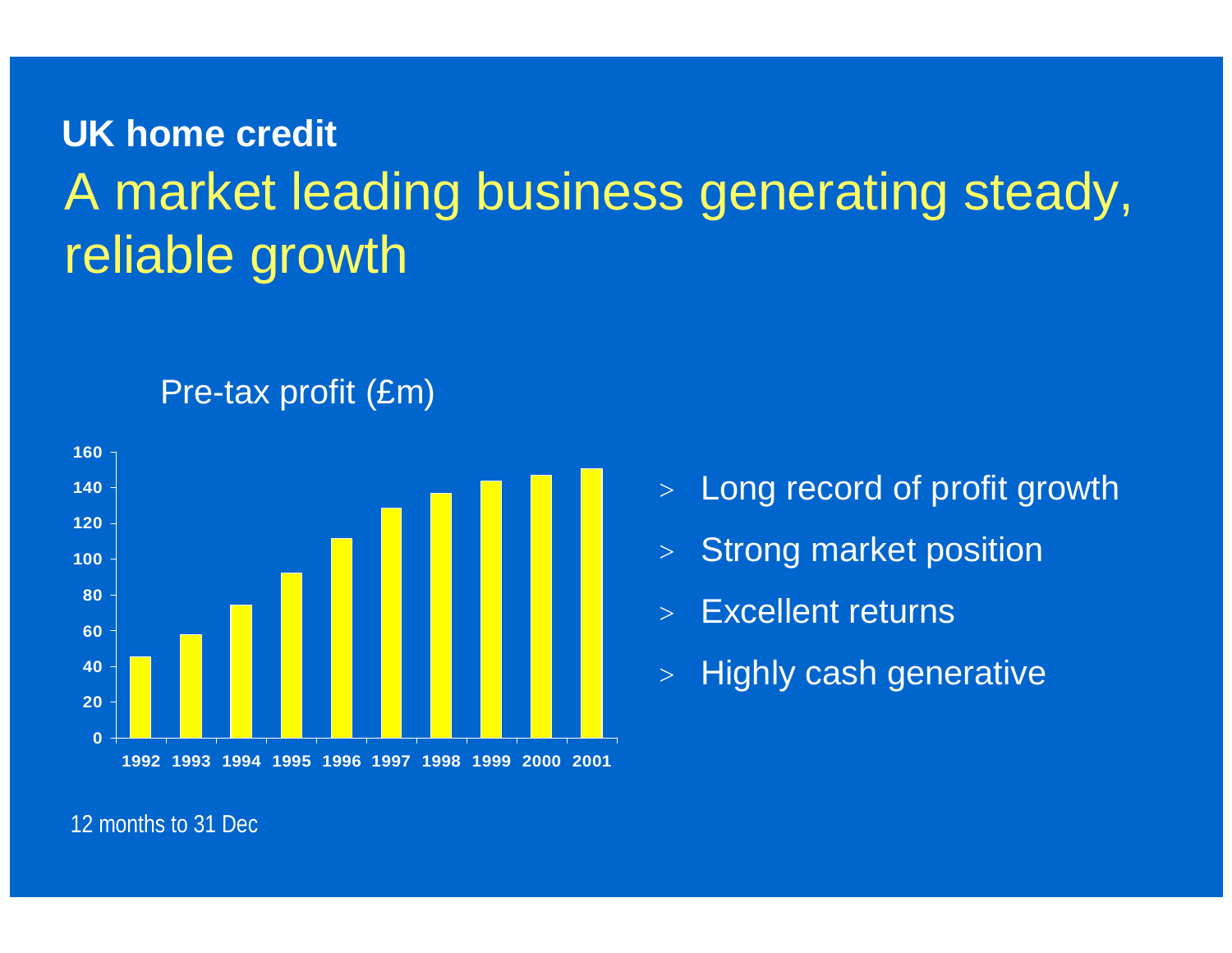## **International home credit** 2002 interim results

- $>\;$  12,600 agents
- $\mathbb{R}^2$ 806,000 customers
- $\geq$ Quarter of group's credit issued

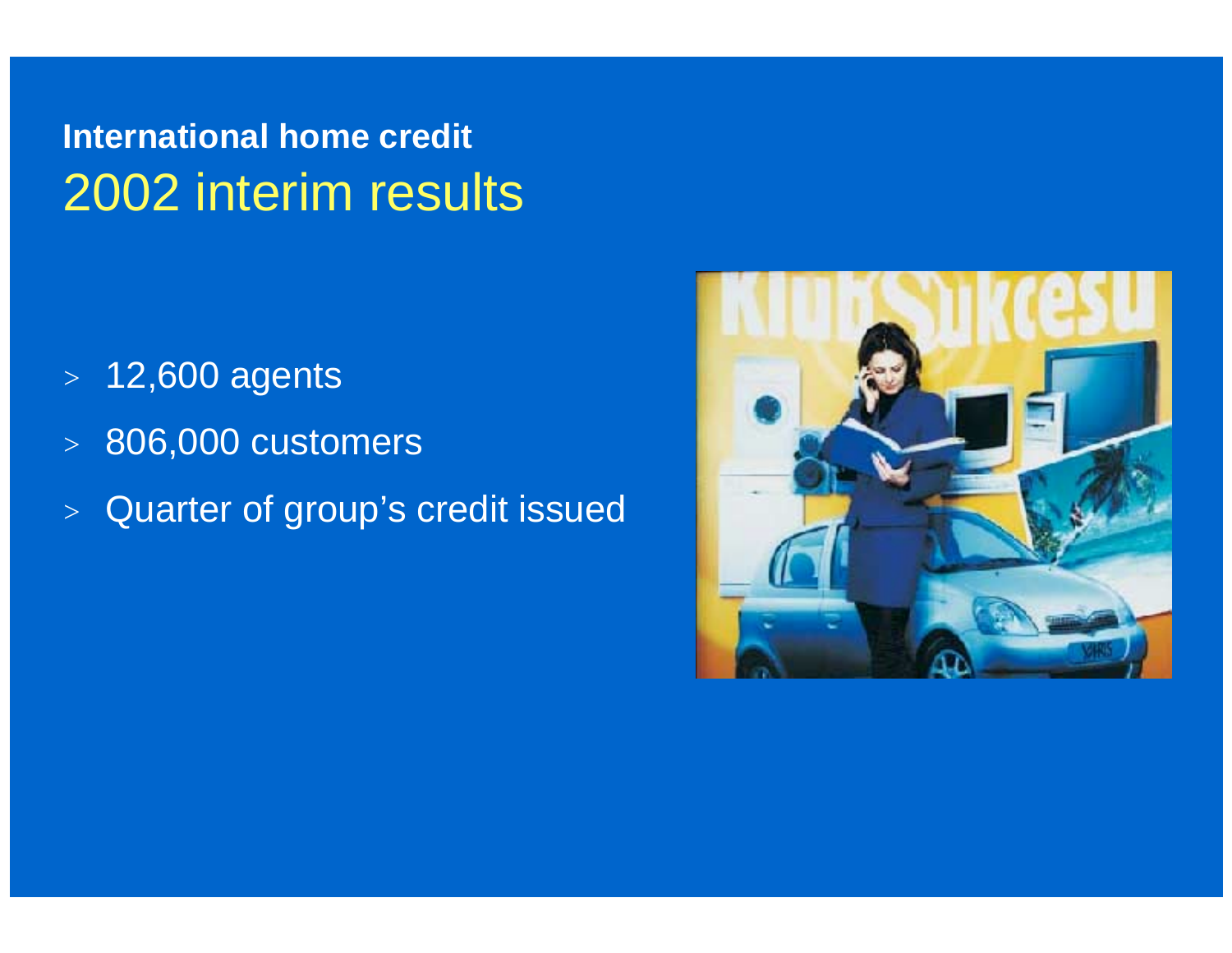# **International home credit Highlights**

|                             | 2002    | 2001       | % change |
|-----------------------------|---------|------------|----------|
| <b>Customers at 30 June</b> | 806,000 | 602,000    | 34%      |
| <b>Credit issued</b>        | £125m   | £104m      | 21%      |
| <b>Collections</b>          | £162m   | £113m      | 44%      |
| Turnover                    | £65m    | £45m       | 45%      |
| Pre-tax profit/(loss)       | £1.1m   | $£(1.6)$ m |          |

6 months to 30 June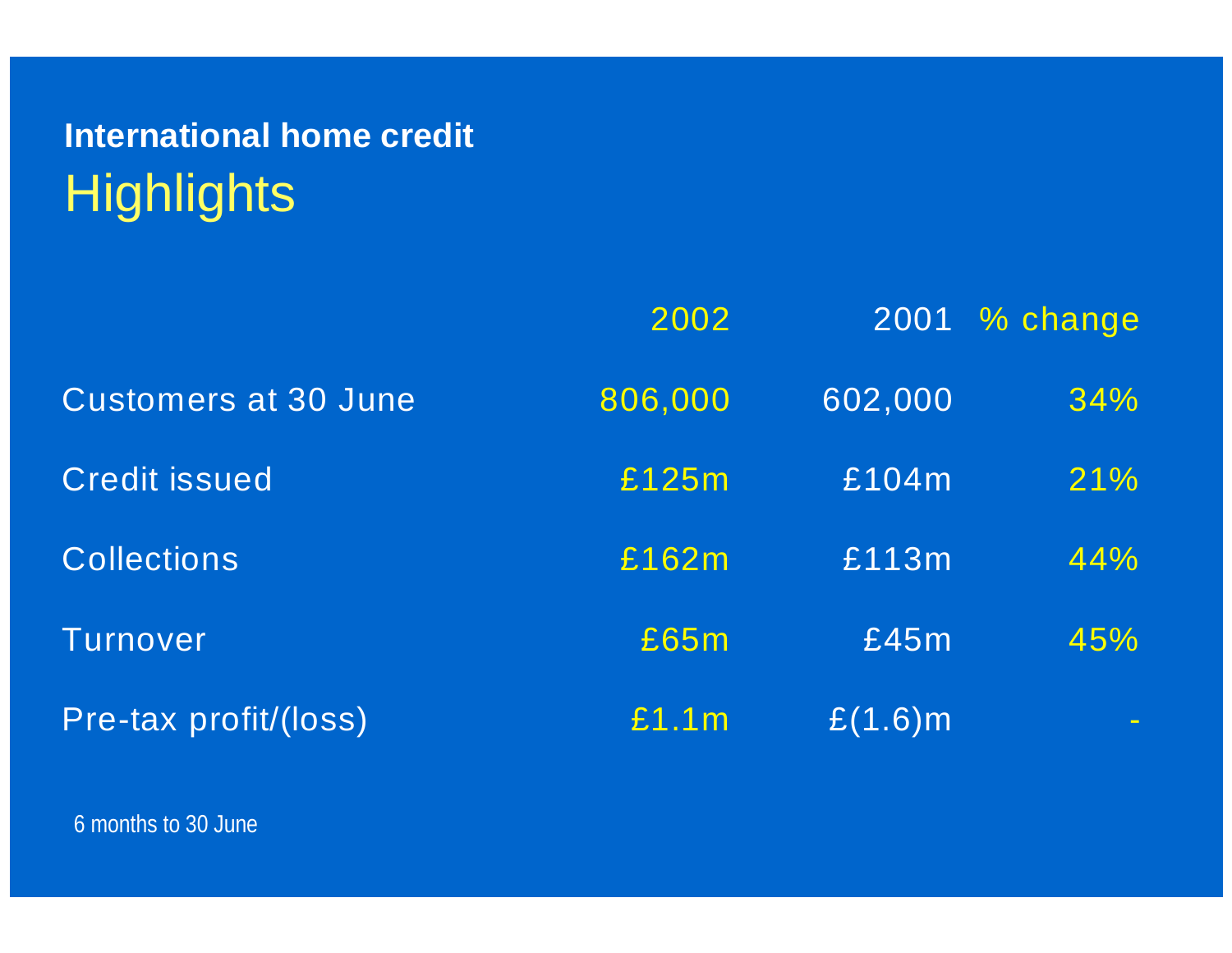# **International home credit** Profit/(loss) before tax (£m)

|                            | 2002  | 2001  | change |
|----------------------------|-------|-------|--------|
| Poland                     | 4.4   | 0.9   | 3.5    |
| <b>Czech Republic</b>      | 1.9   | 0.8   | 1.1    |
| <b>Hungary</b>             | (1.6) | (0.8) | (0.8)  |
| Slovakia                   | (1.0) | (0.5) | (0.5)  |
| <b>Divisional overhead</b> | (2.6) | (2.0) | (0.6)  |
| Profit/(loss)              | 1.1   | (1.6) | 2.7    |

6 months to 30 June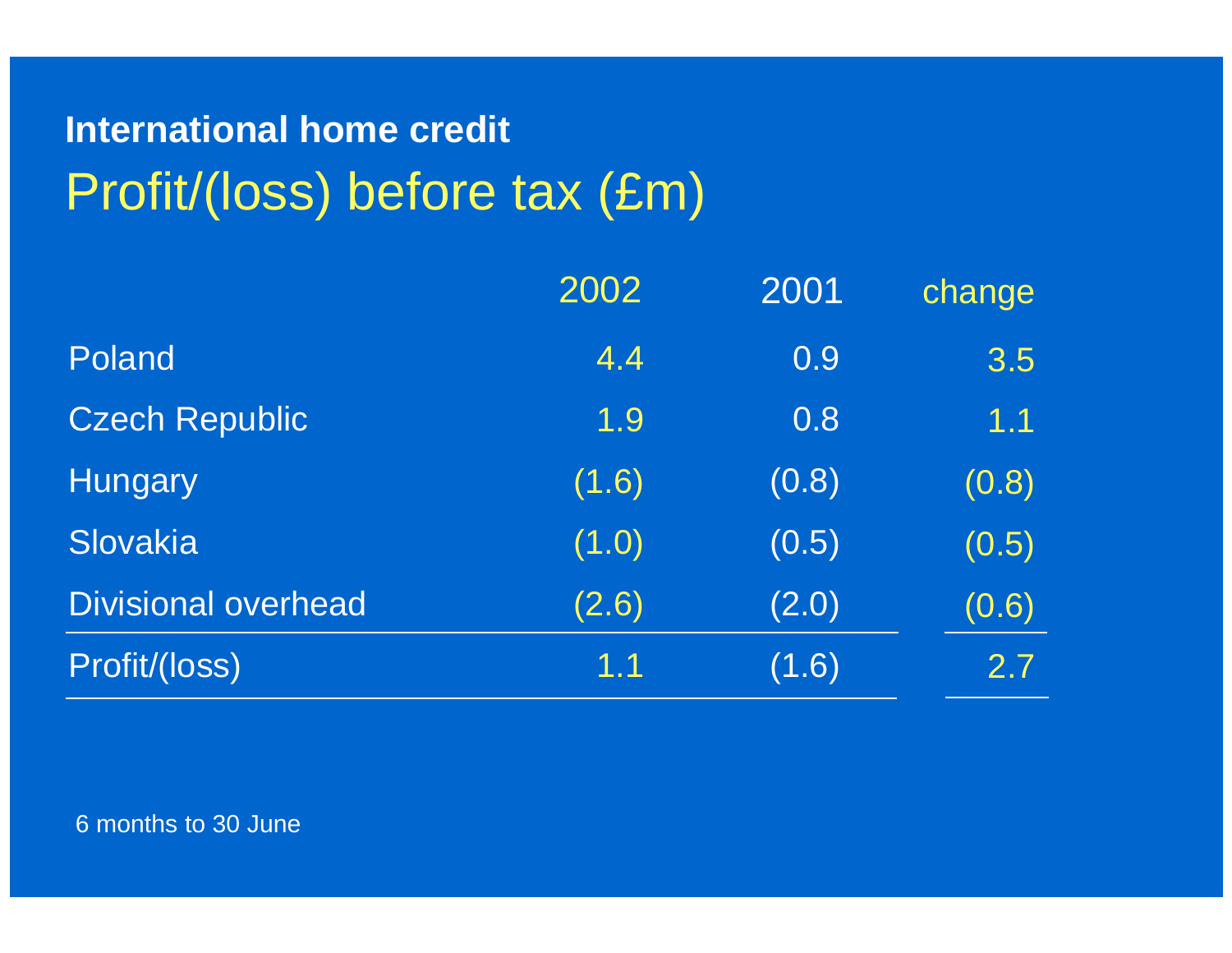# Agents **International home credit** Rapid agent growth

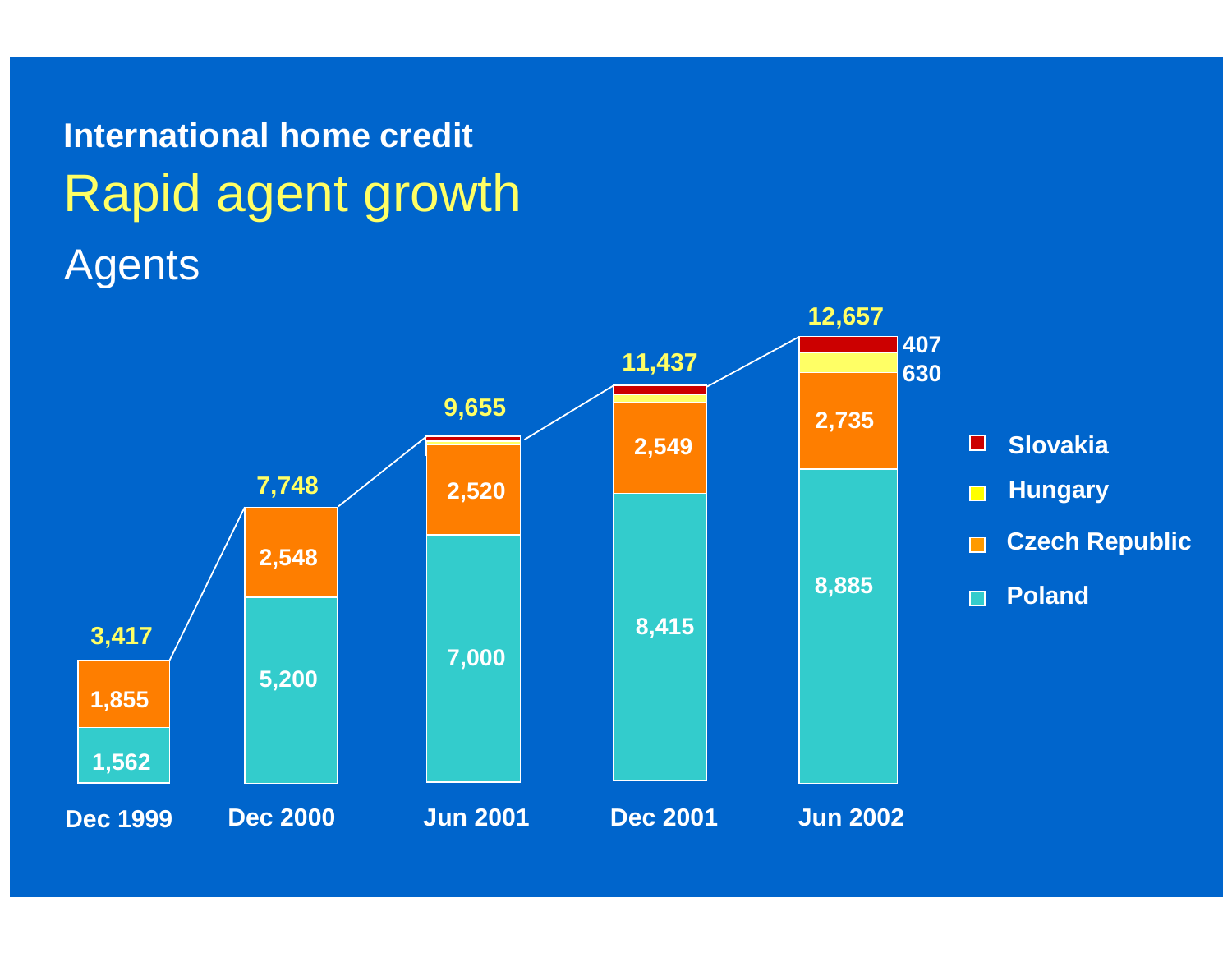# **Customers International home credit**Strong customer growth continues

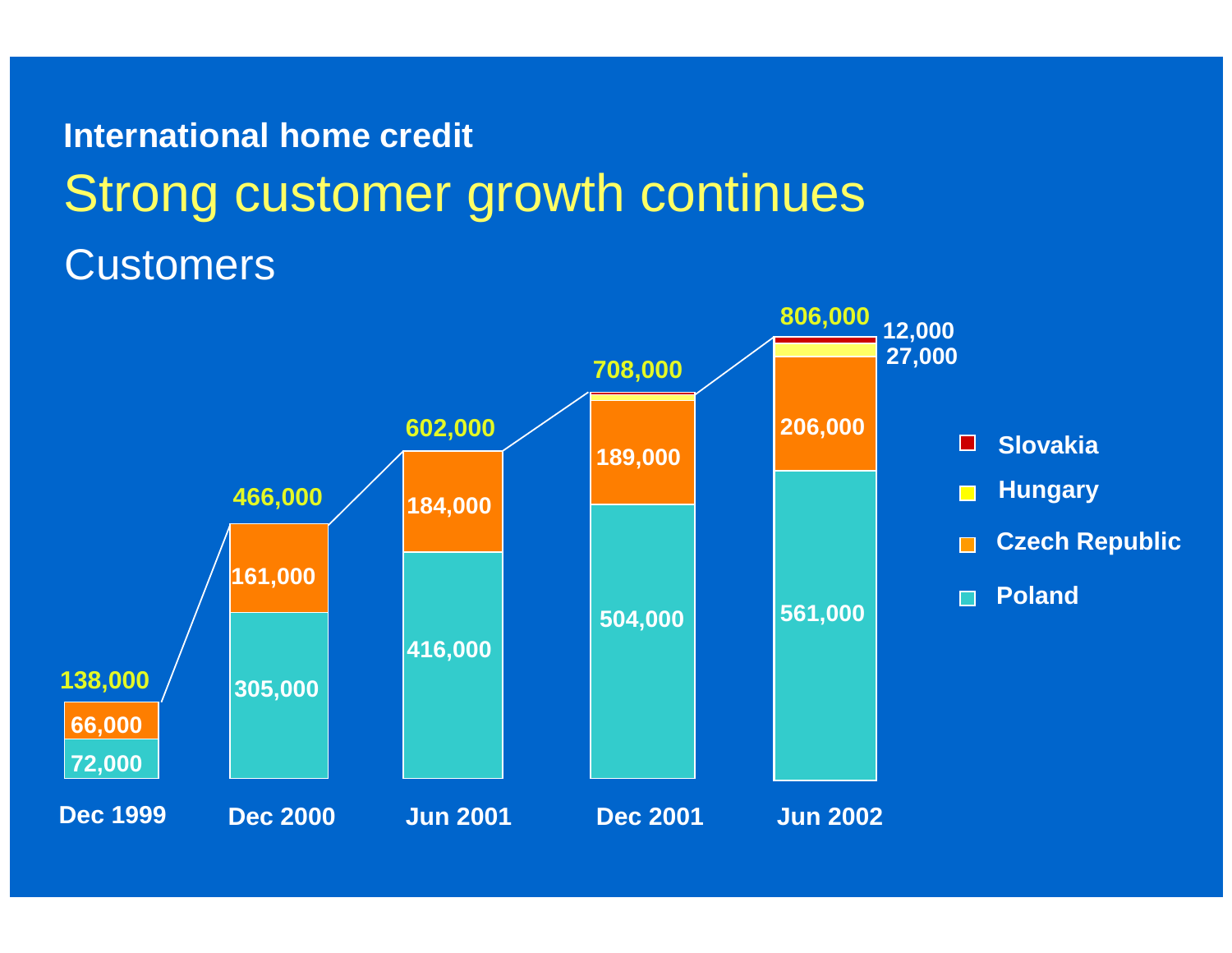# **International home credit** Growth in net receivables (£m)

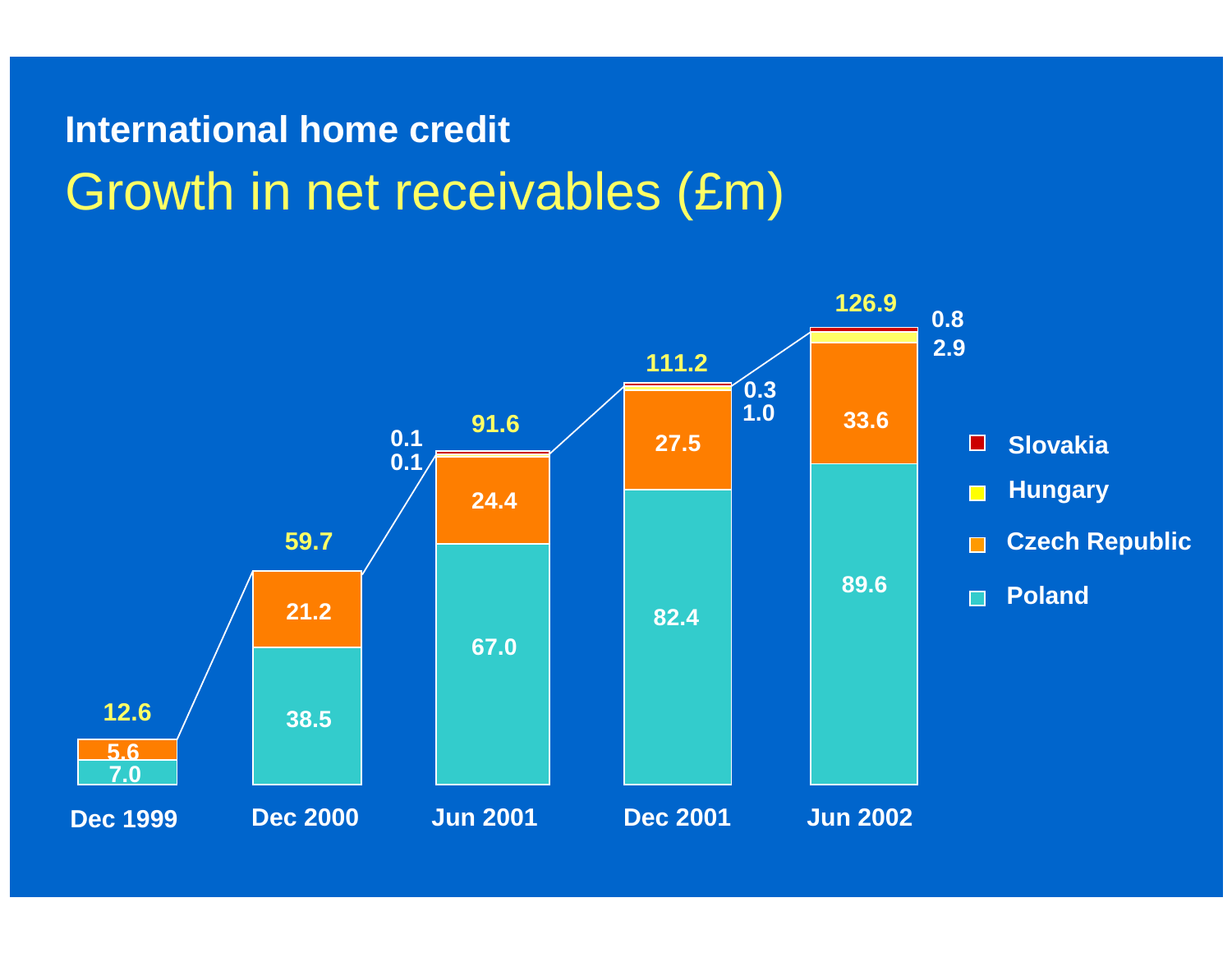## **International home credit** Poland : key statistics (£m)

|                                | 2002             | 2001 | change |
|--------------------------------|------------------|------|--------|
| <b>Credit issued</b>           | 87.9             | 76.7 | 15%    |
| <b>Collections</b>             | 116.5            | 80.0 | 46%    |
| <b>Turnover</b>                | 47.6             | 33.0 | 44%    |
| <b>Operating costs</b>         | 26.6             | 21.6 | 23%    |
| <b>Bad debt</b>                | $\overline{9.8}$ | 5.8  | 68%    |
| Bad debt % credit issued (MAT) | 9.3%             | 6.0% |        |
| <b>Interest</b>                | 6.8              | 4.7  | 45%    |
| <b>Profit</b>                  | 4.4              | 0.9  |        |
| Margin                         | 9.3%             | 2.7% |        |

6 months to 30 June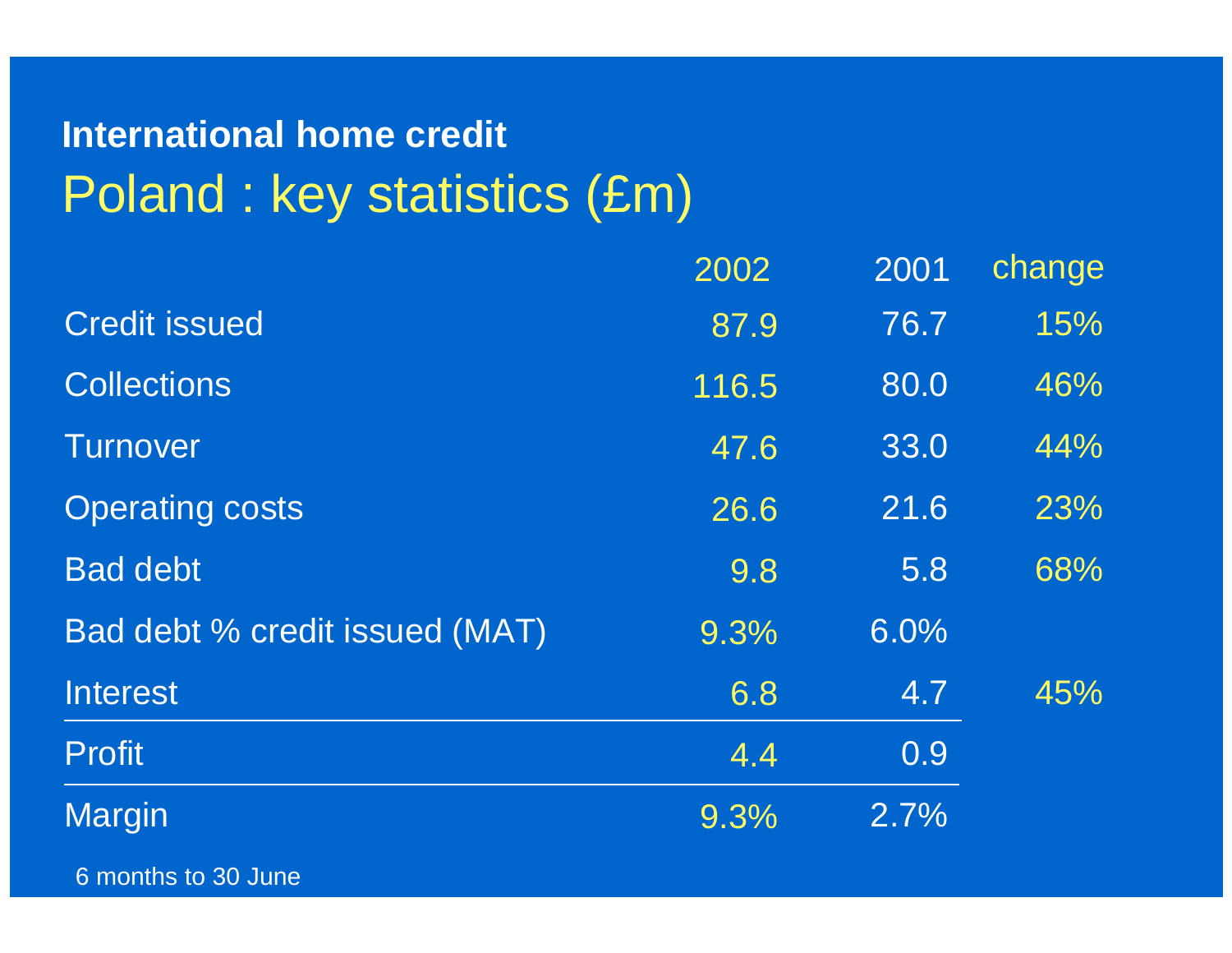## **International home credit** Czech Republic : key statistics (£m)

|                                | 2002  | 2001 | change |
|--------------------------------|-------|------|--------|
| <b>Credit issued</b>           | 31.8  | 26.9 | 18%    |
| <b>Collections</b>             | 40.1  | 32.4 | 24%    |
| <b>Turnover</b>                | 15.5  | 11.8 | 31%    |
| <b>Operating costs</b>         | 9.1   | 7.1  | 28%    |
| <b>Bad debt</b>                | 3.5   | 2.9  | 21%    |
| Bad debt % credit issued (MAT) | 11.3% | 7.2% |        |
| <b>Interest</b>                | 1.0   | 1.0  |        |
| <b>Profit</b>                  | 1.9   | 0.8  |        |
| Margin                         | 12.4% | 7.0% |        |

6 months to 30 June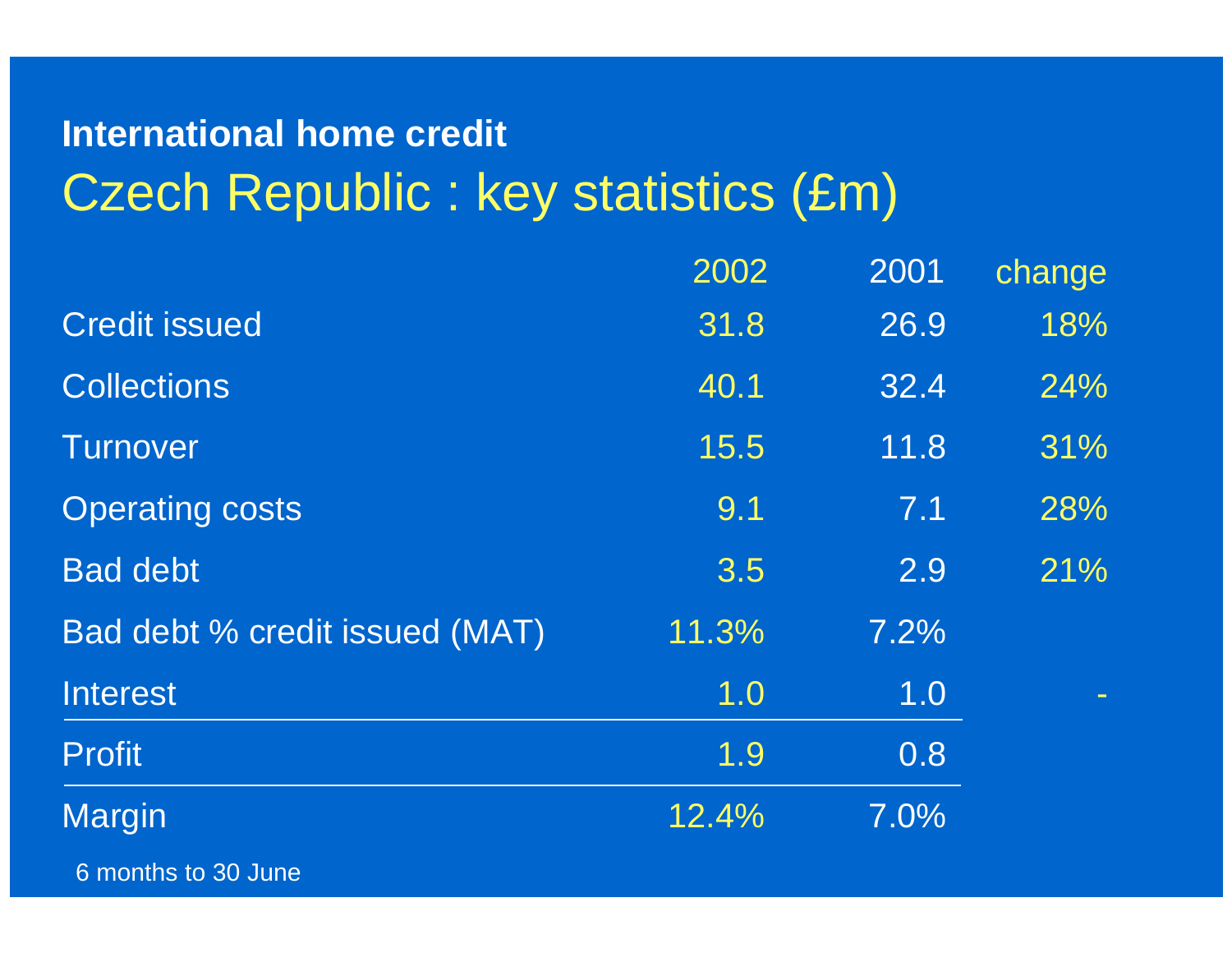## **International home credit** Slovakia : key statistics (£m)

|                                | 2002  | 2001  |
|--------------------------------|-------|-------|
| <b>Credit issued</b>           | 1.5   | 0.1   |
| <b>Collections</b>             | 1.4   |       |
| <b>Turnover</b>                | 0.5   |       |
| <b>Operating costs</b>         | 1.3   | 0.5   |
| <b>Bad debt</b>                | 0.1   |       |
| Bad debt % credit issued (MAT) | 8.0%  | 2.3%  |
| <b>Interest</b>                | 0.1   |       |
| Loss                           | (1.0) | (0.5) |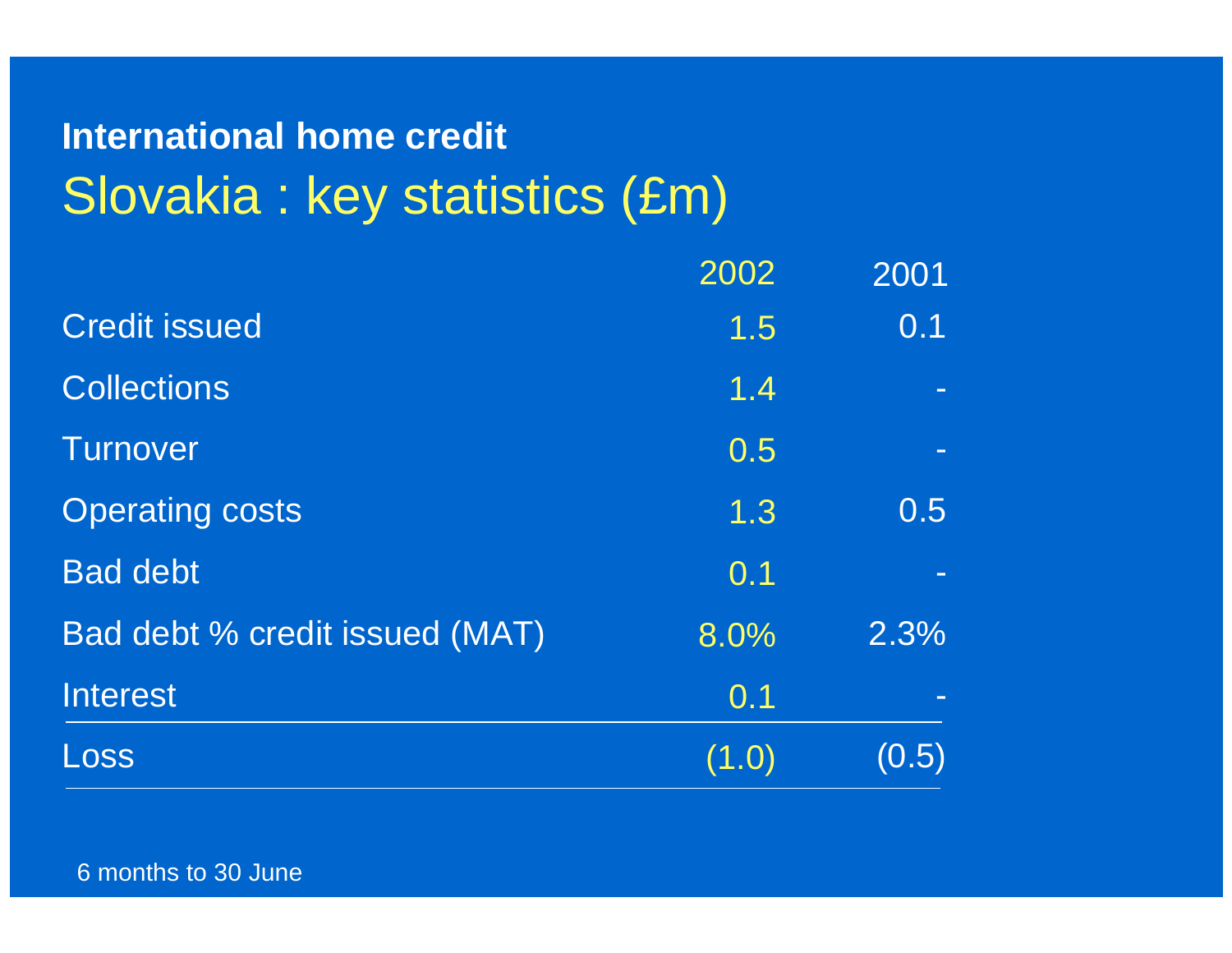## **International home credit** Hungary : key statistics (£m)

|                                | 2002  | 2001                     |
|--------------------------------|-------|--------------------------|
| <b>Credit issued</b>           | 4.1   | 0.1                      |
| <b>Collections</b>             | 3.5   |                          |
| <b>Turnover</b>                | 1.5   |                          |
| <b>Operating costs</b>         | 2.6   | 0.8                      |
| <b>Bad debt</b>                | 0.3   |                          |
| Bad debt % credit issued (MAT) | 8.0%  |                          |
| <b>Interest</b>                | 0.2   | $\overline{\phantom{m}}$ |
| Loss                           | (1.6) | (0.8)                    |

6 months to 30 June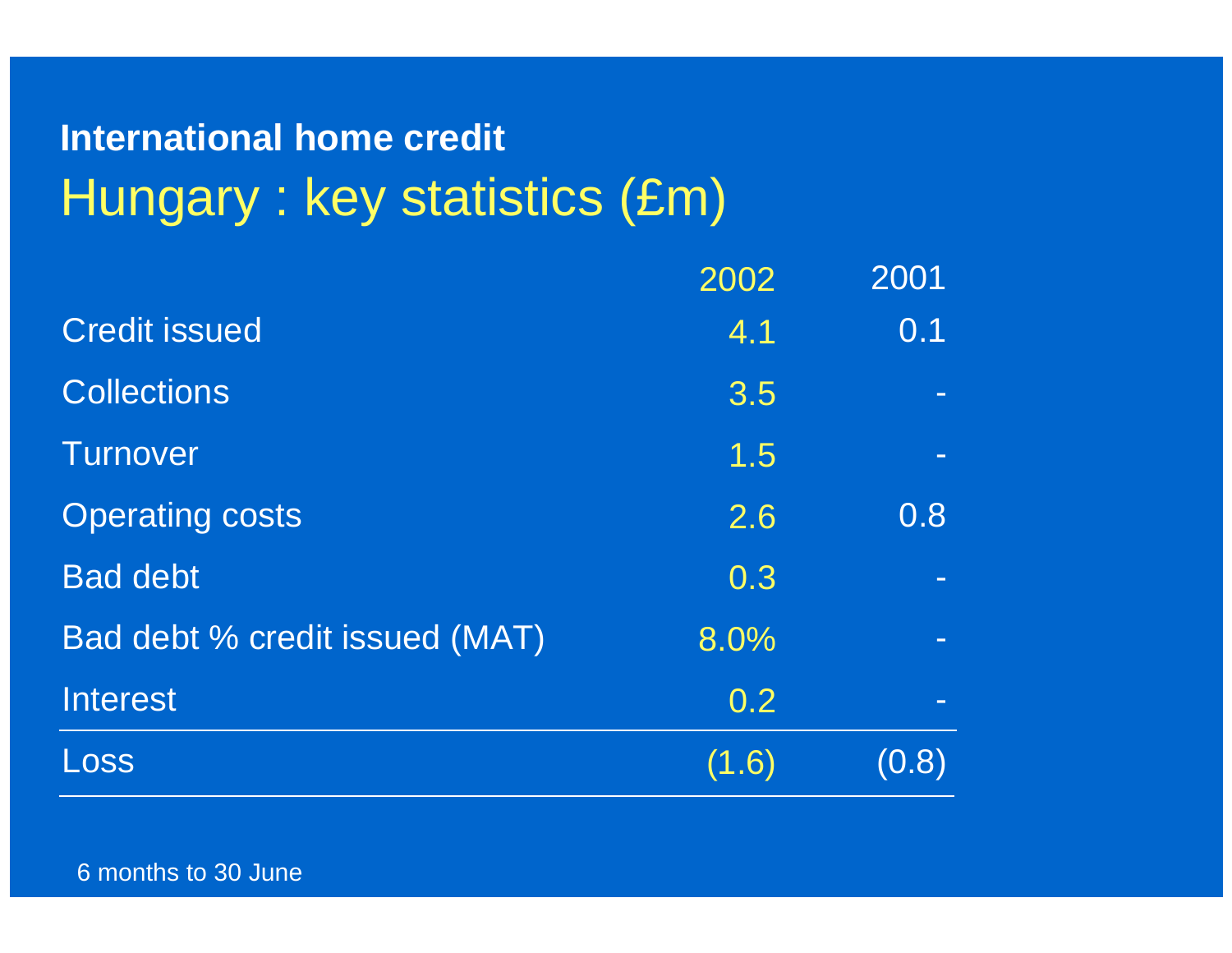## **International home credit** Pilot operations successful

 $\geq$  Roll out to national coverage in Hungary and Slovakia to commence in H2, 2002

- $\geq$ Target full national coverage by 2005
- $\geq$ Target to move into profit by 2006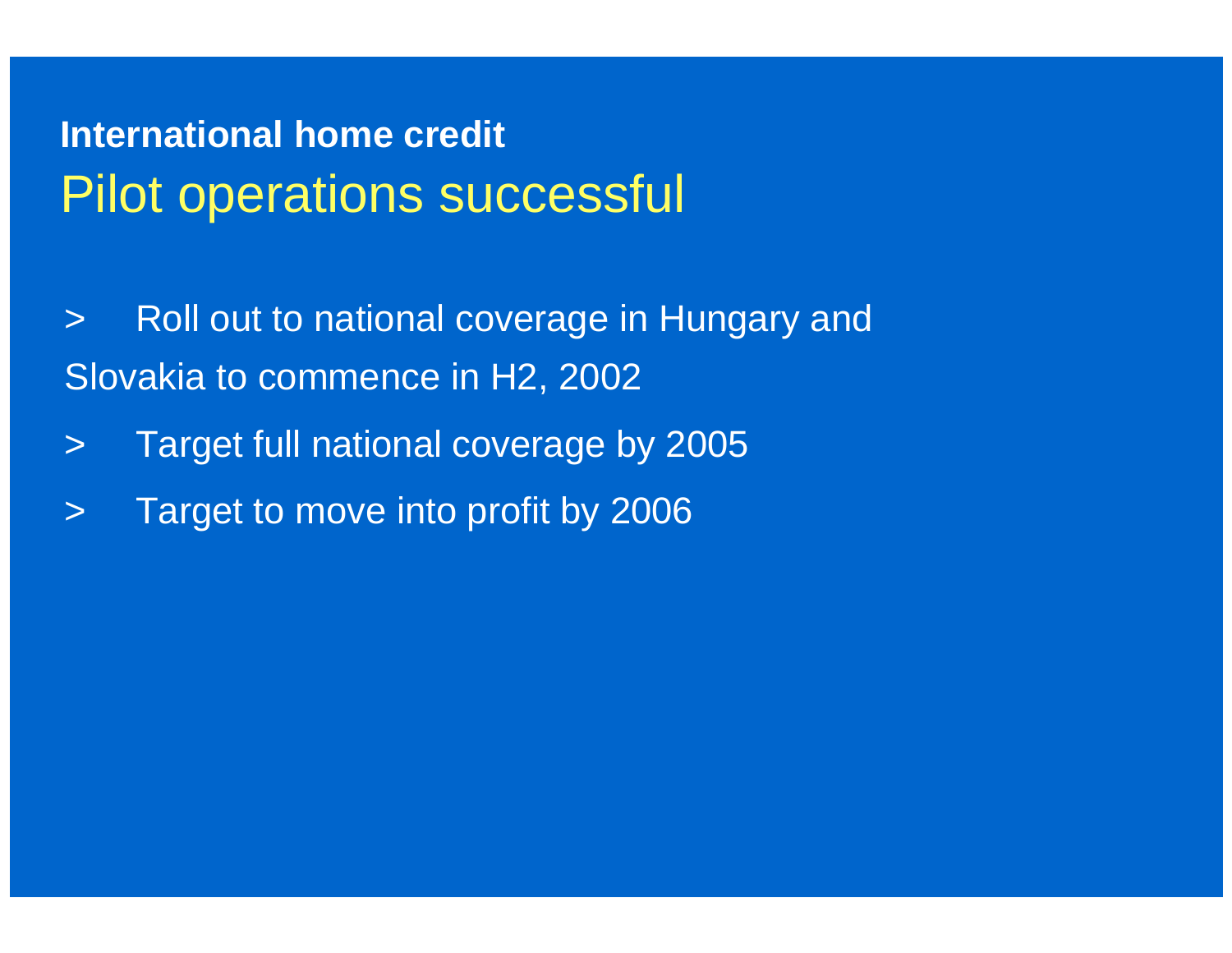#### Provident Pénzügyi Rt **Hungary**

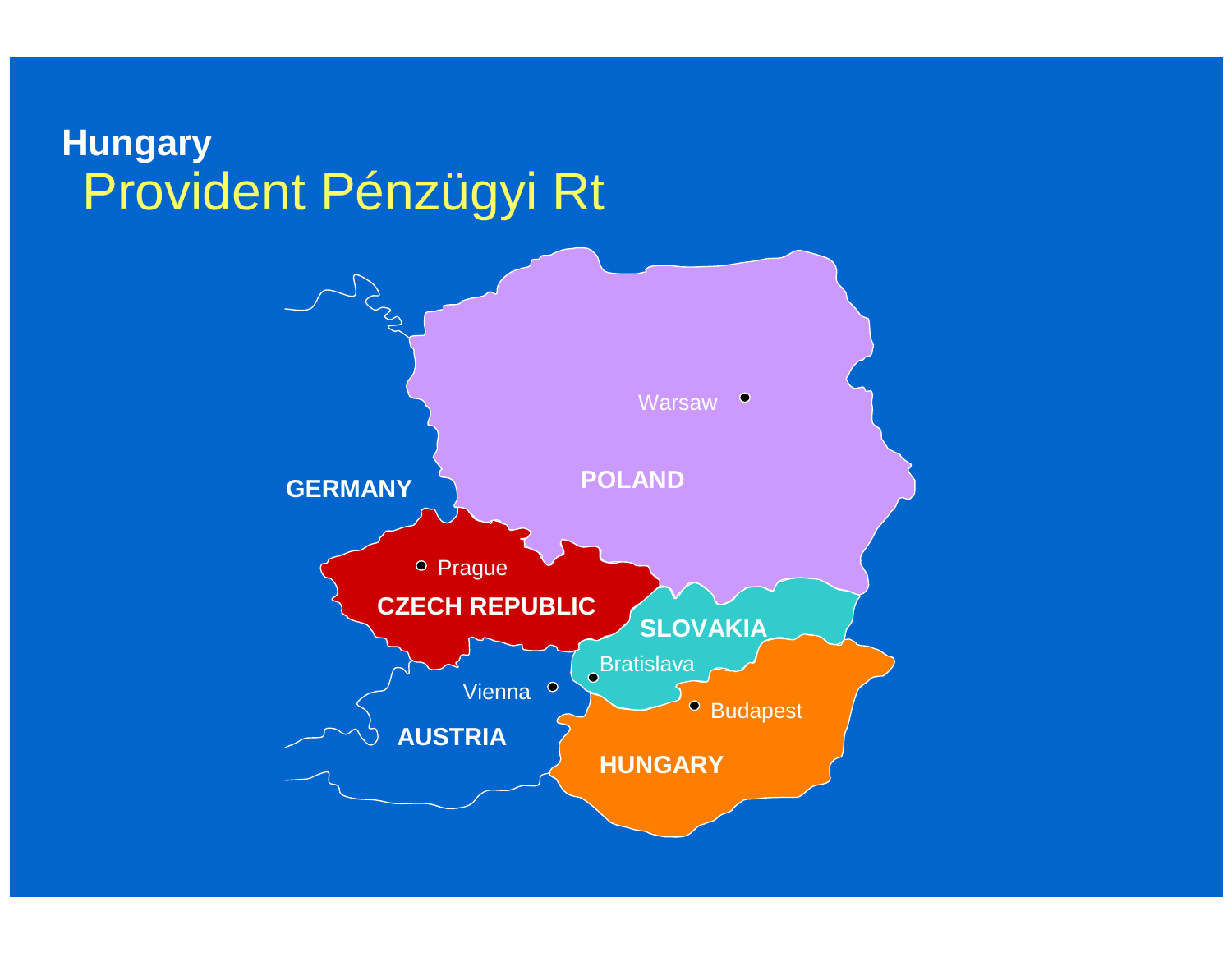#### Introduction – Eddie Lawrenson **Hungary**

- > 30 years experience in home collected credit
- > Provident Polska 1997-2001
- $\geq$  Managing Director of Provident Pénzügyi Rt – January 2001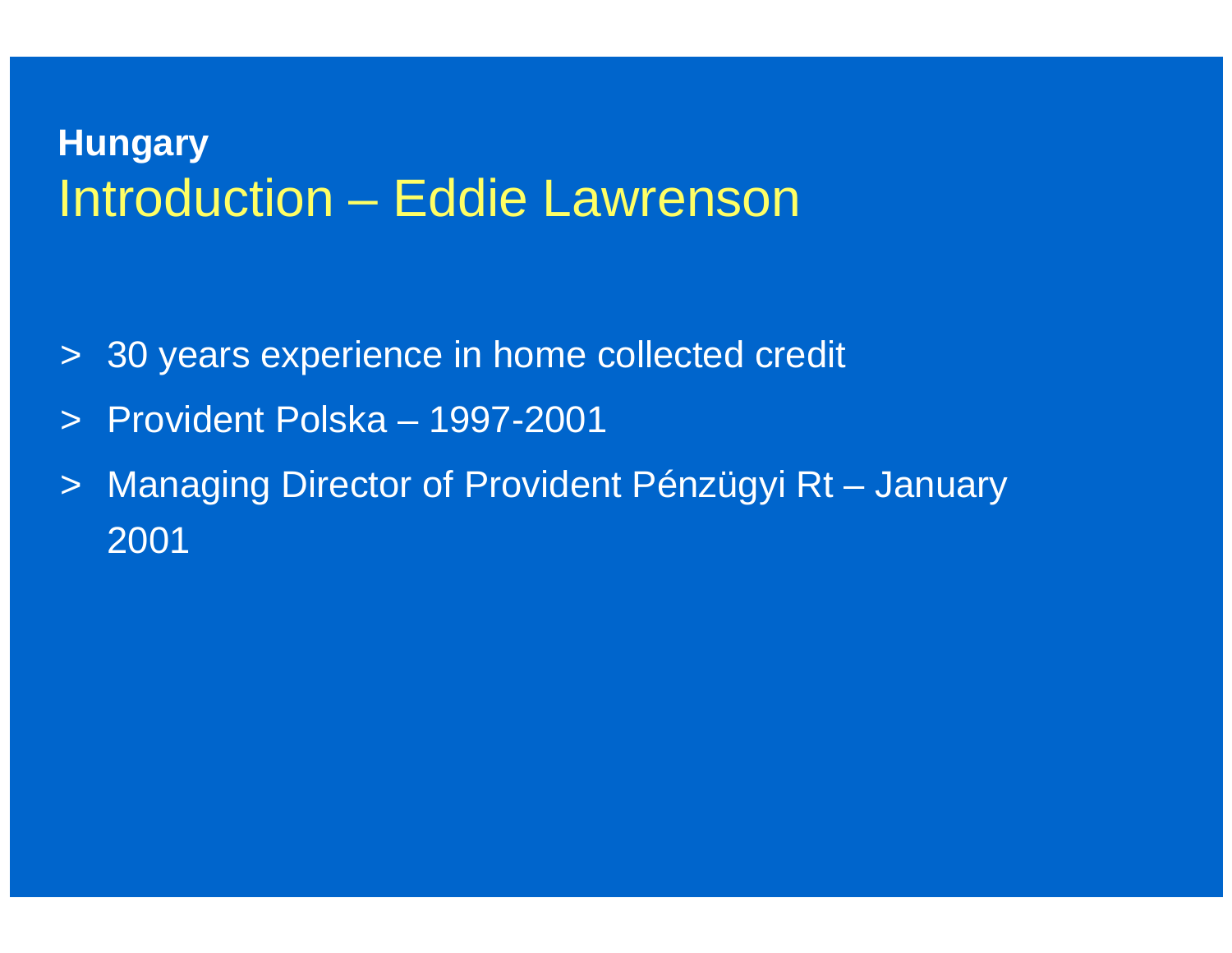## Why Hungary? **Hungary**

- $\geq$ Central Europe – attractive region
- $\geq$ Emerging market – independence 1989
- $\geq$ Aiming for EU entry in 2004
- $>$ Strong, growing economy
- $\geq$ Under-developed consumer market
- $\geq$ Positive market research findings
- $\geq$ 10 million population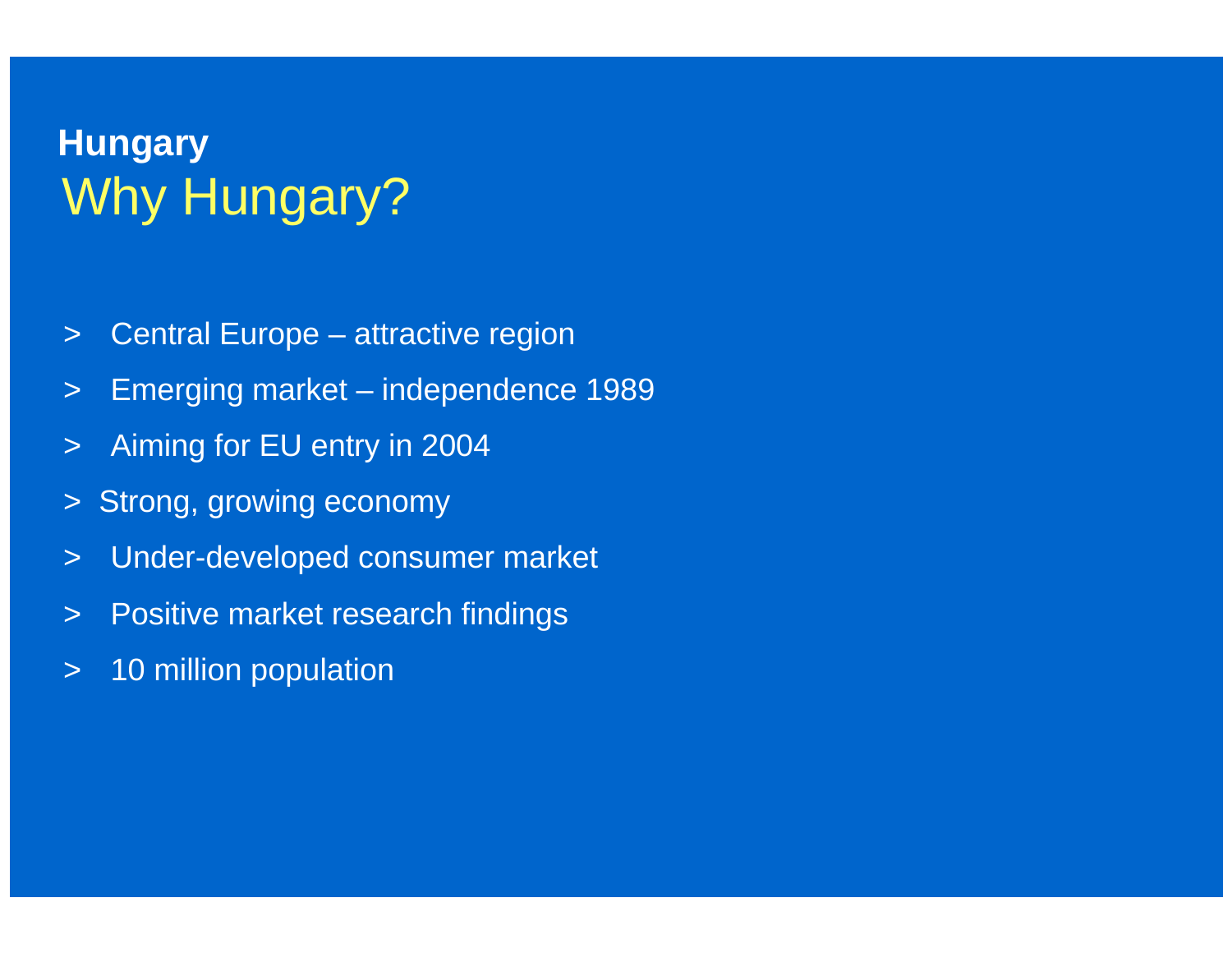#### A prosperous consumer economy **Hungary**

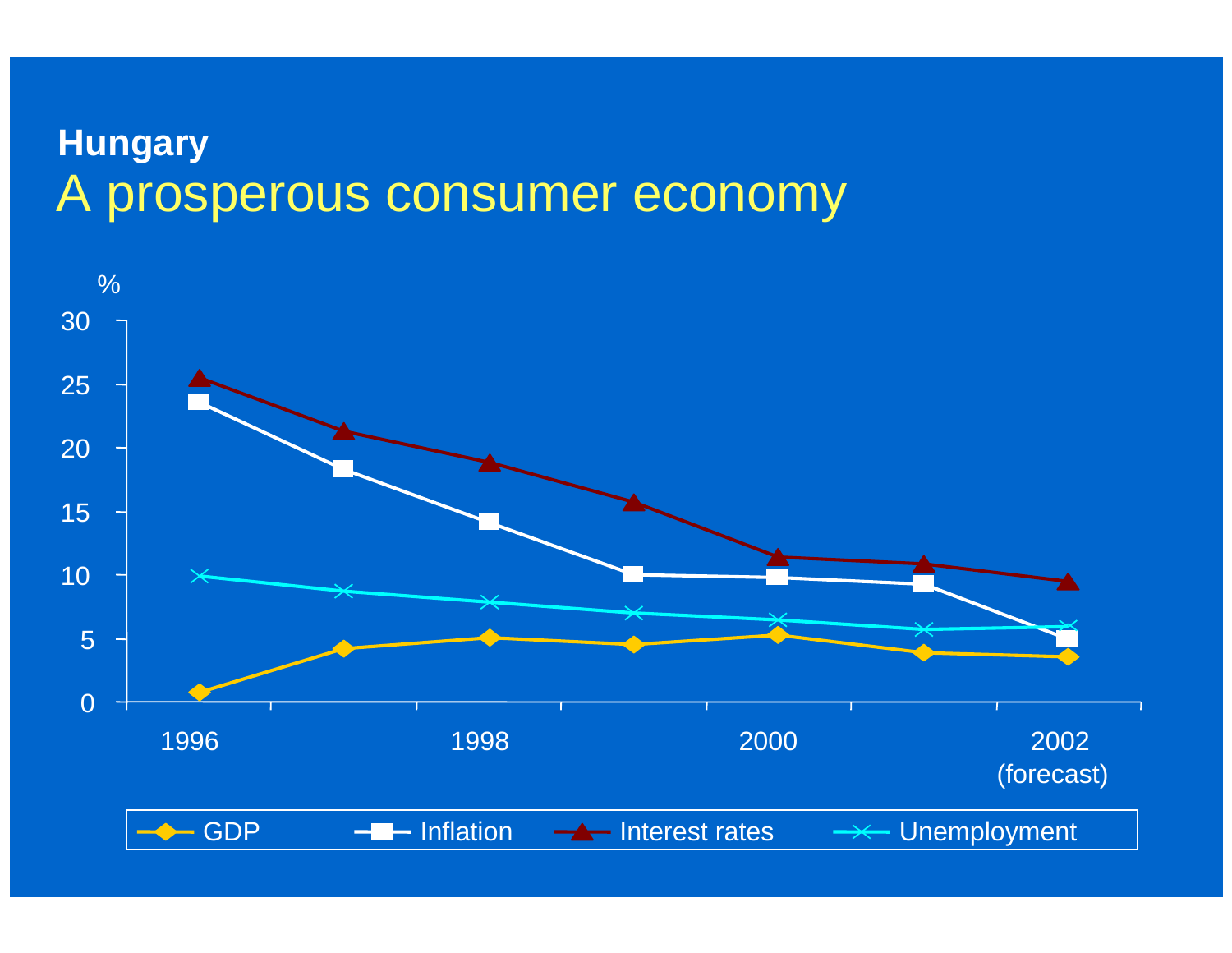#### Senior Management Team **Hungary**

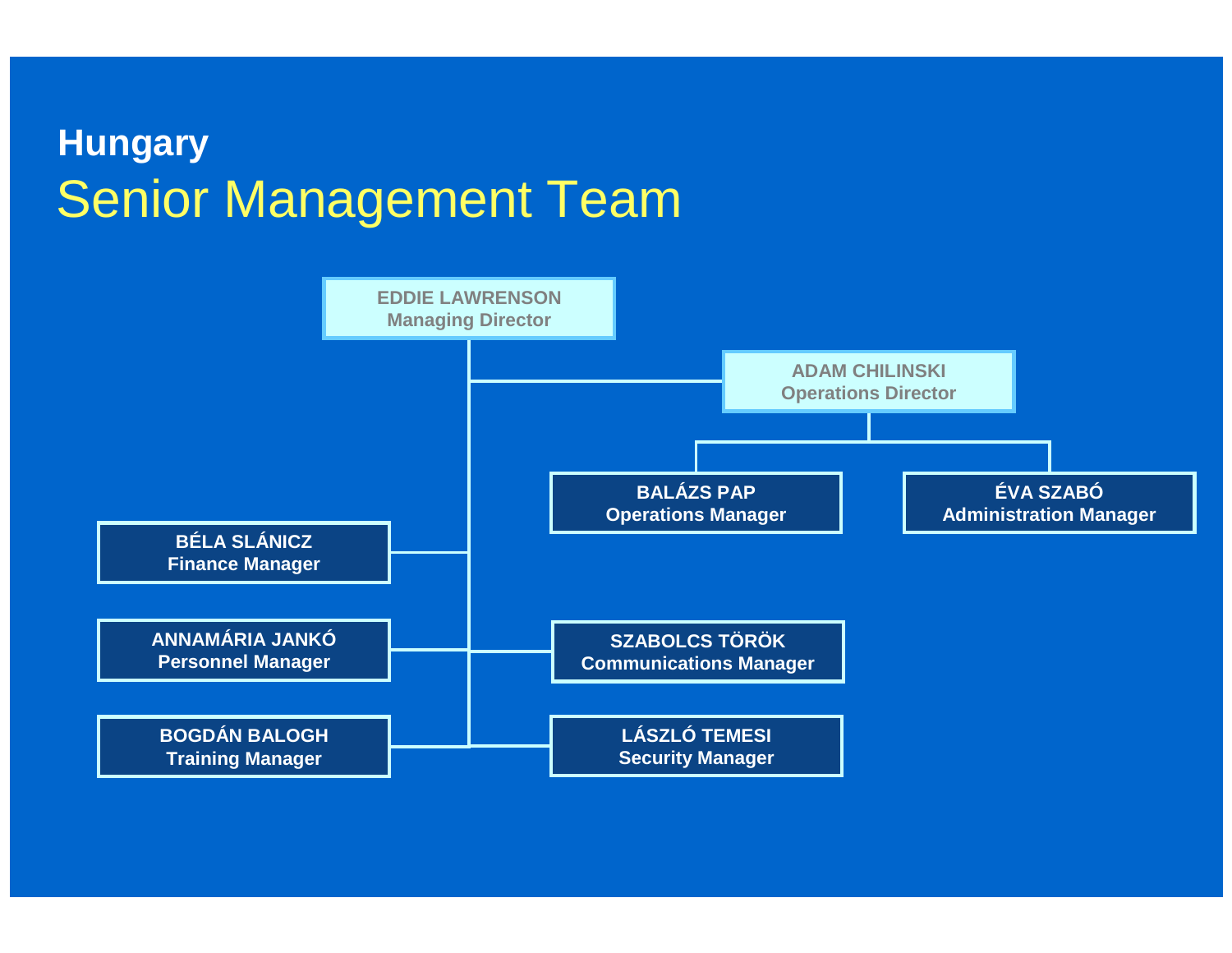## Branches **Hungary**

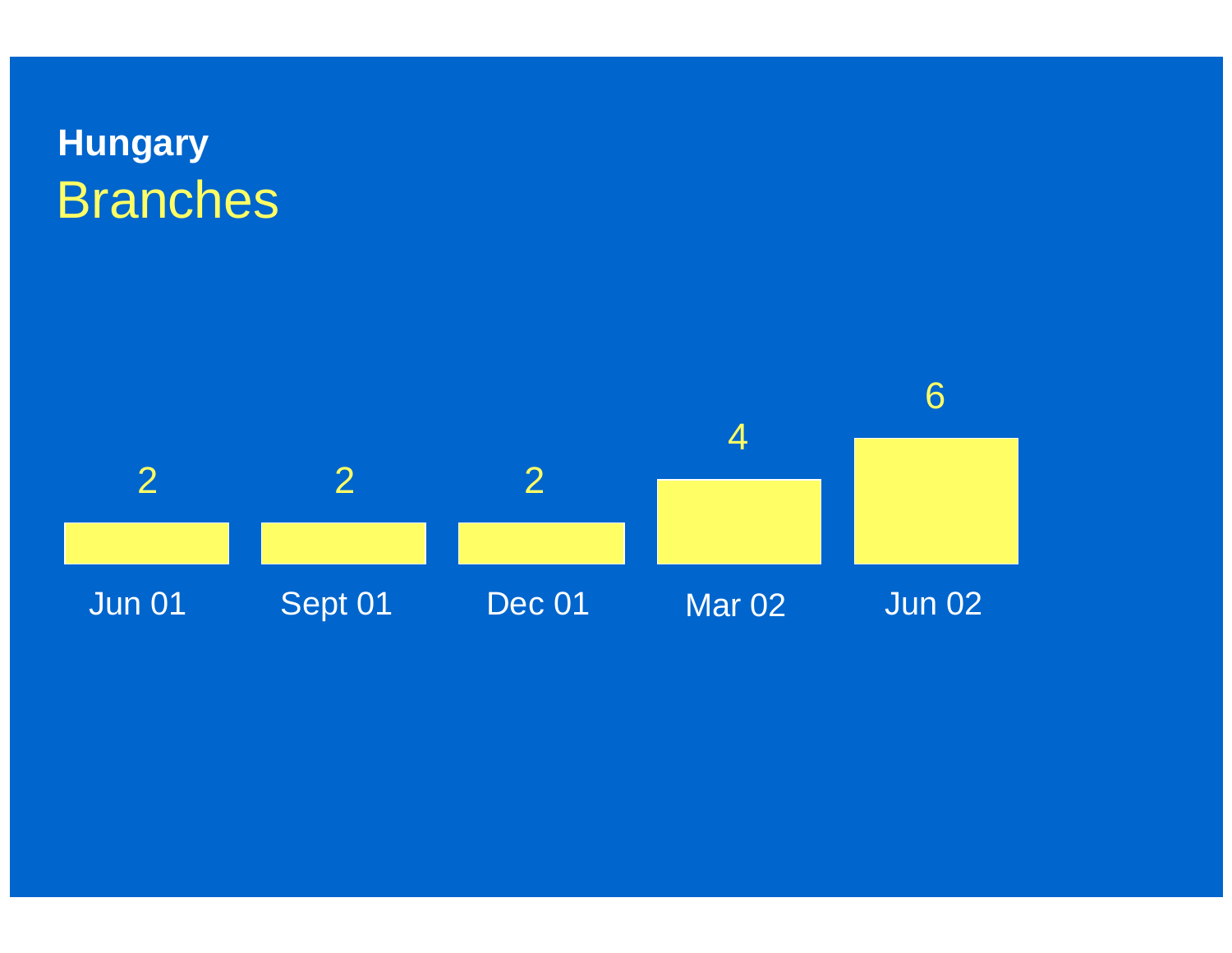#### Locations – June 2002 **Hungary**

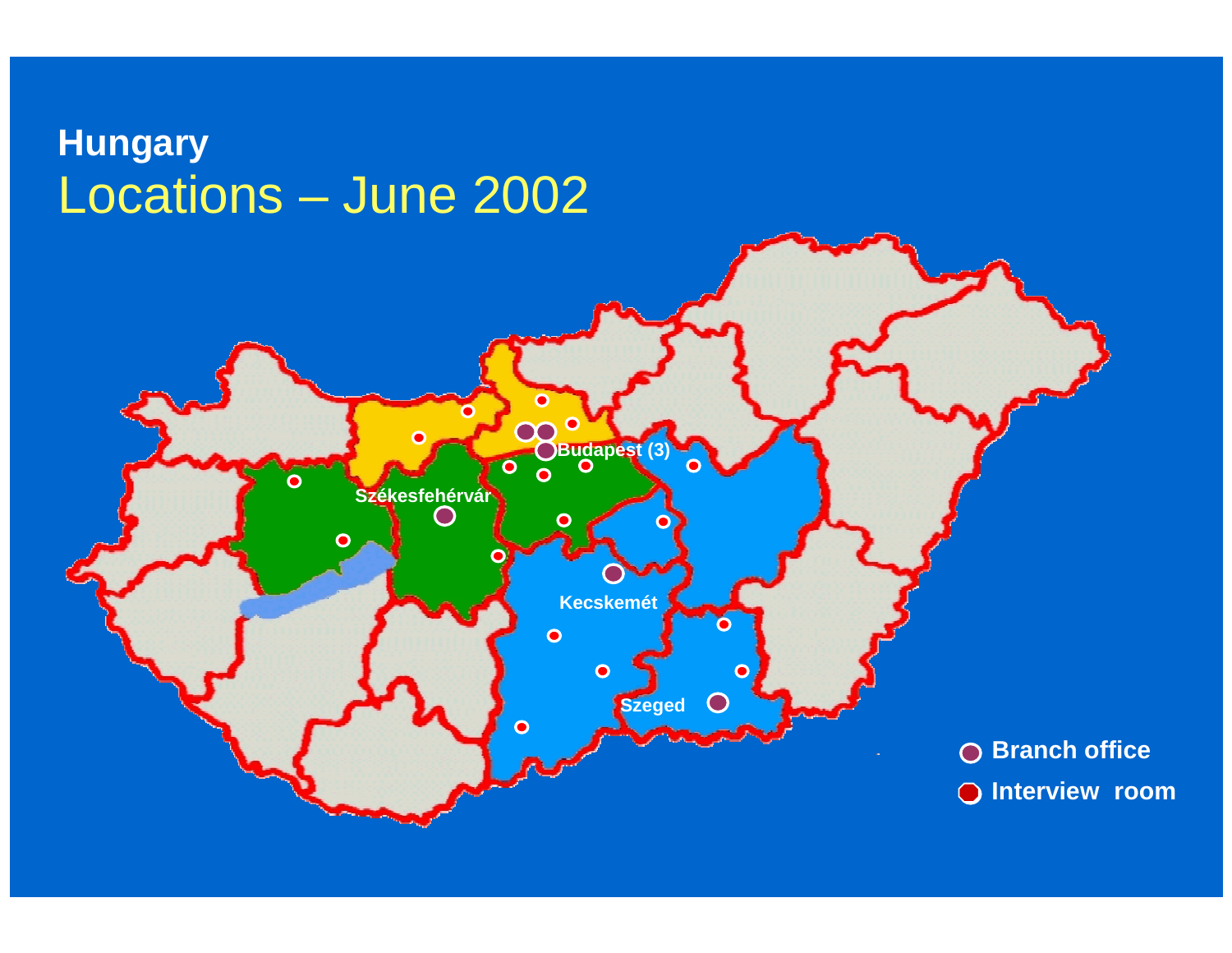#### Loan products **Hungary**

- $\geq$  Current products are
	- > 26 weeks for new business
	- > 26 and 39 weeks for re-serves
- > Typical first loan issue value £140
- $\geq$ Average re-serve issue value £200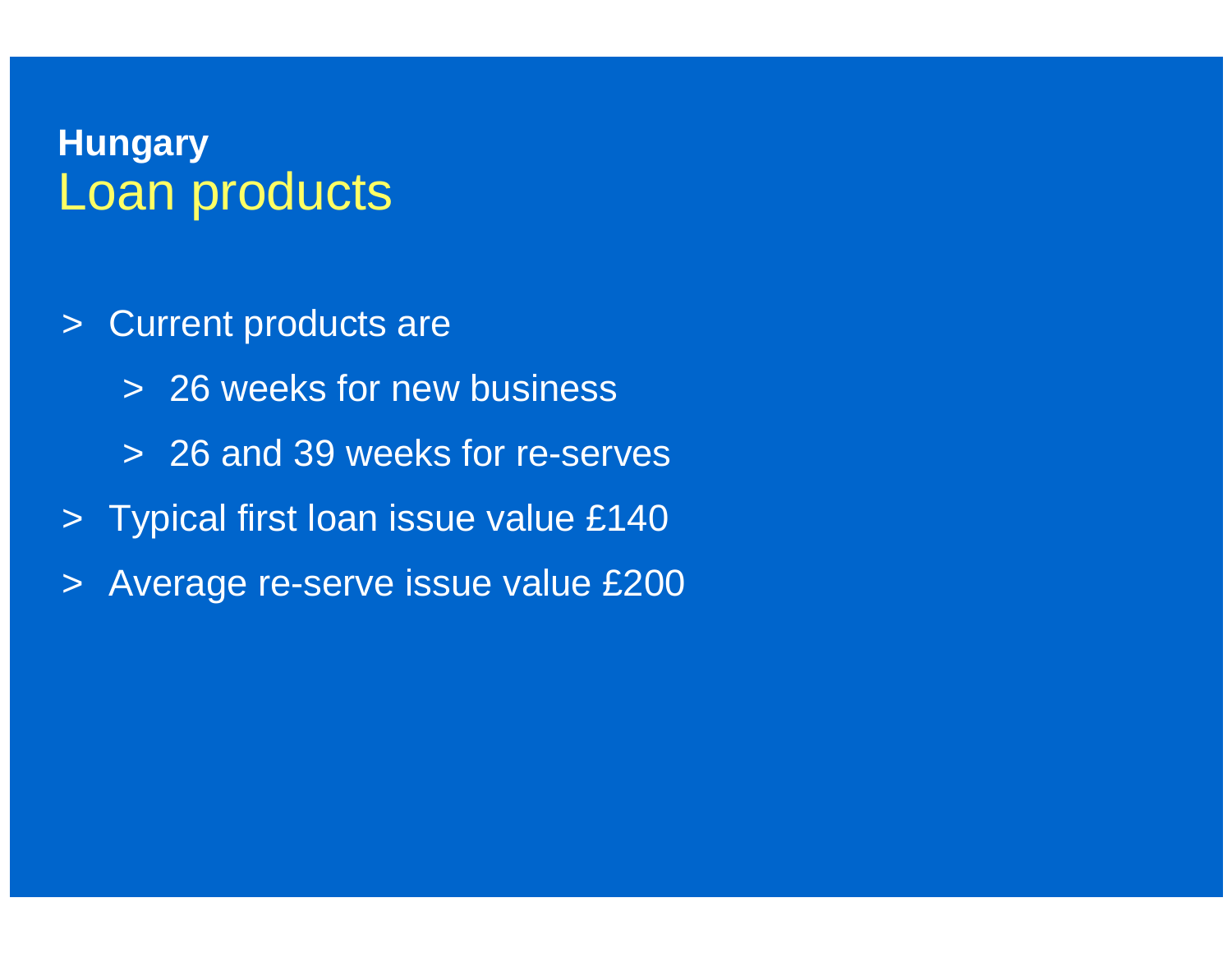#### Employee numbers **Hungary**

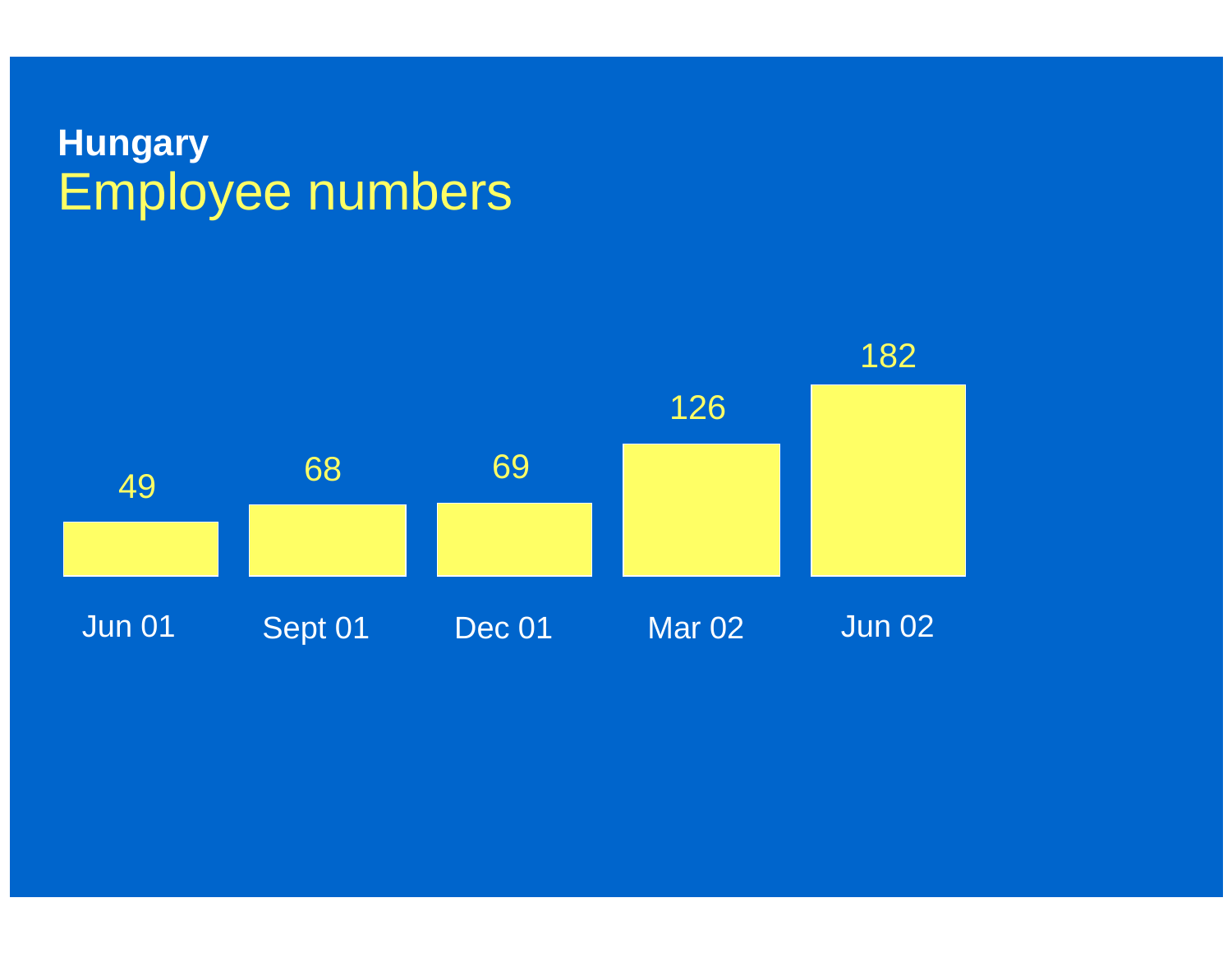

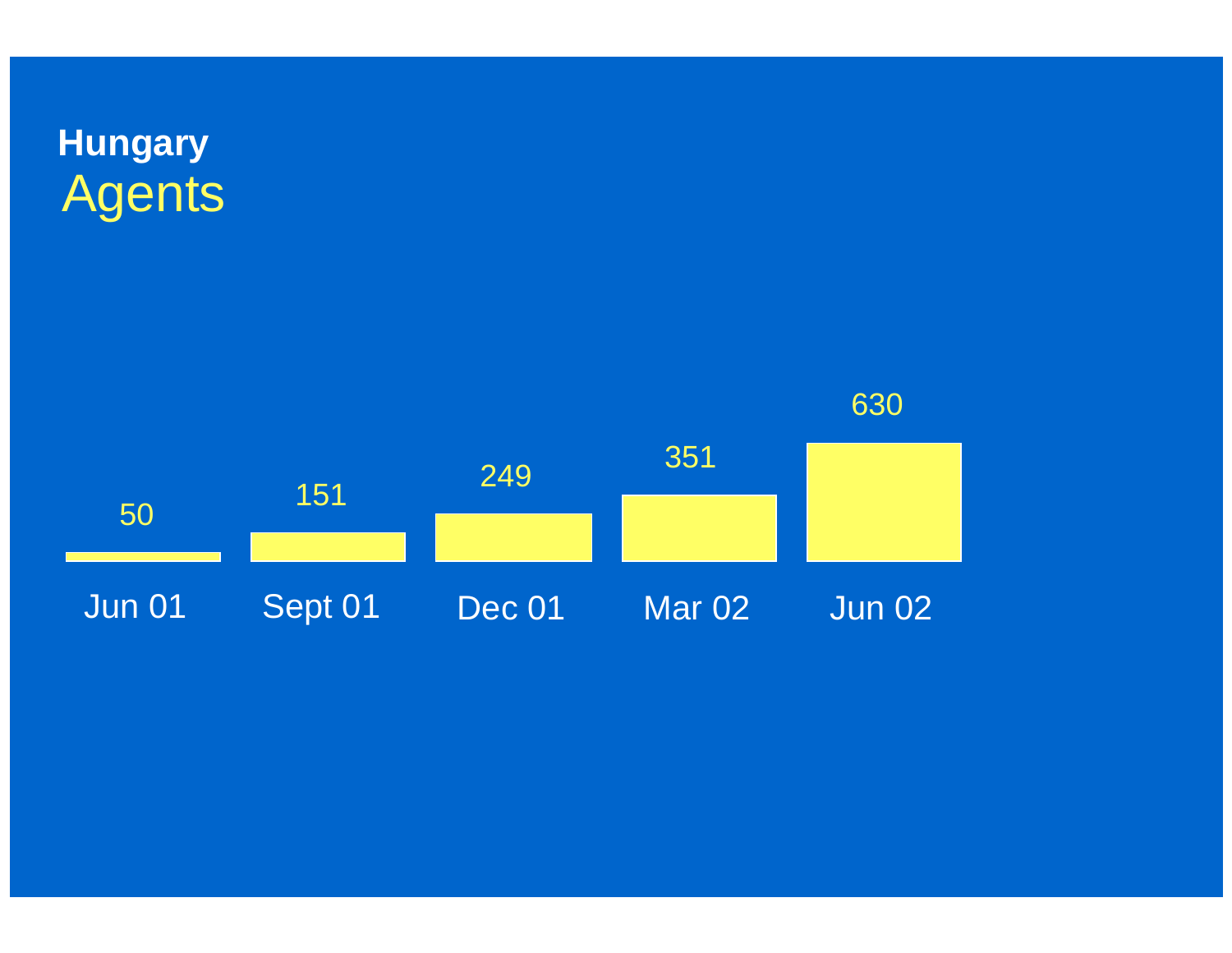#### Agent profile **Hungary**

- > Recruitment methods
- > Average age is 43
- >Female 69%
- > Commission structure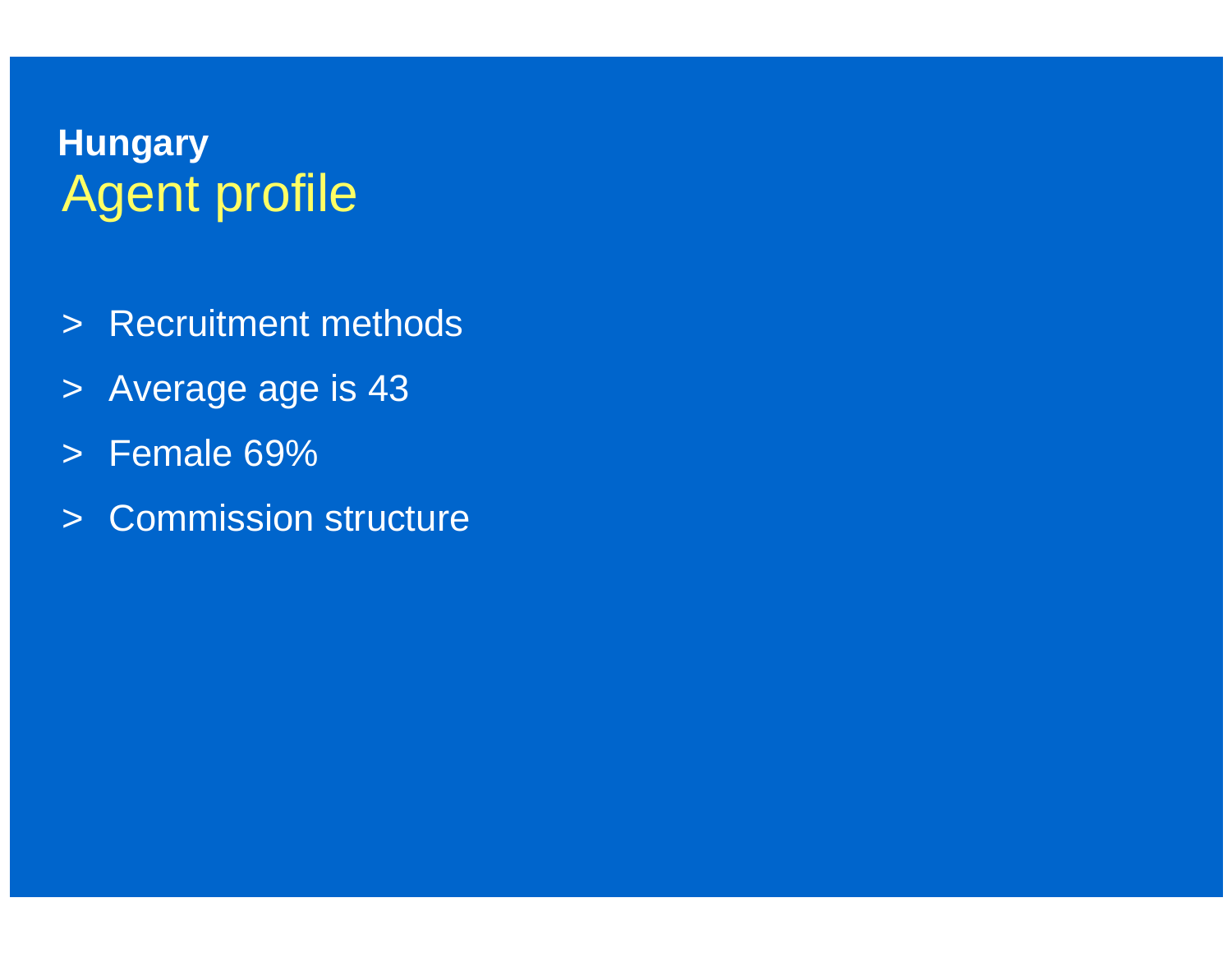#### **Customers Hungary**

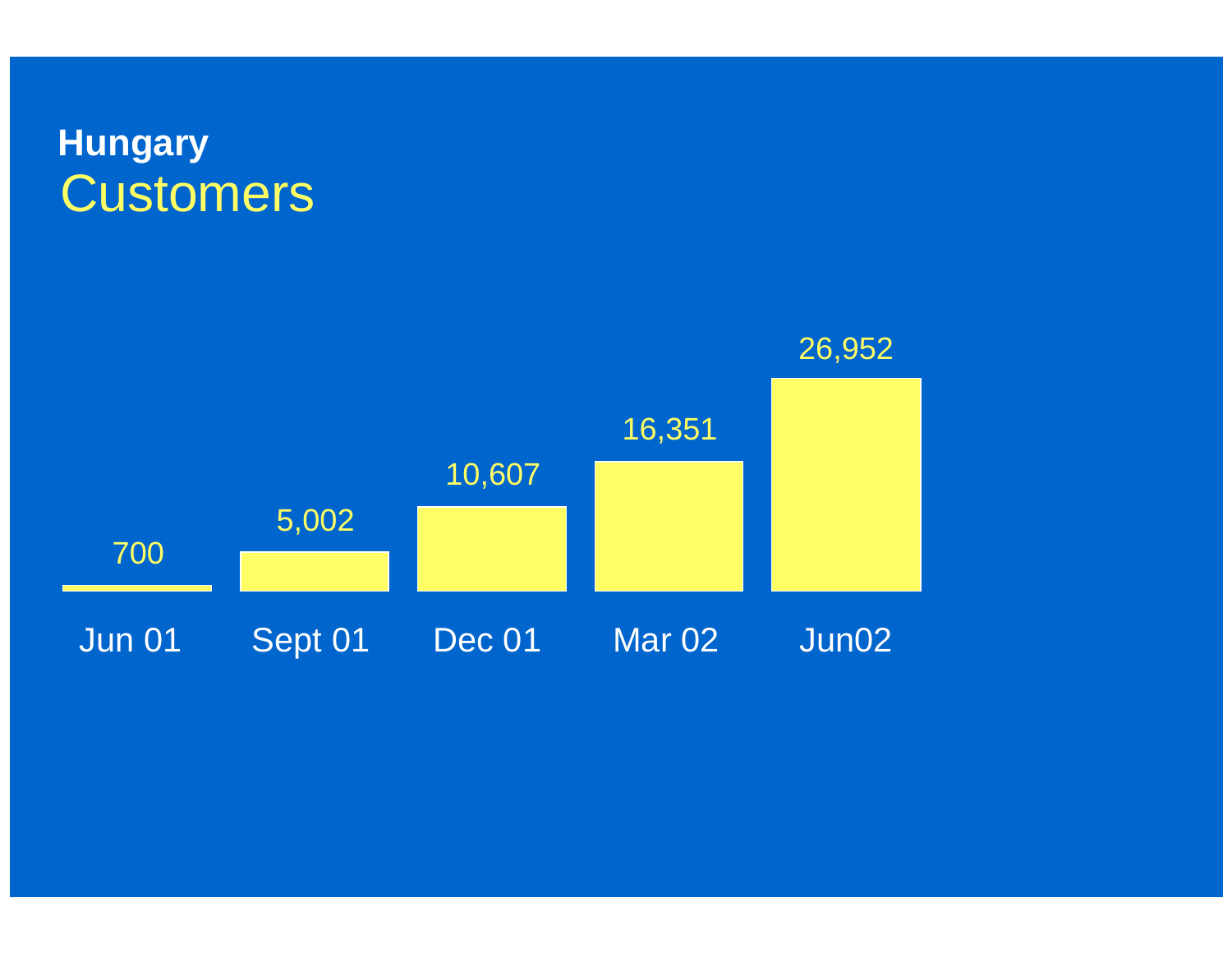#### Customer recruitment **Hungary**





- $\blacktriangleright$  Döntés 48 órán belül
- ) Kezes nélkül
- Sorban állás nélkül

A hitel felső határa 100 000 Ft. Egy példa a hitelkonstrukcióra: 60 000 Ft hitel felvétele esetén a heti törlesztés 3 408 Ft. 26 hetes futamidővel.

További információ: Provident Pénzügyi Rt. helyi tarifával hívható 06 40 50 50 50-es számán.



A birdetés nem minősül ajánlattételnek, a Provident a kölcsönt a saját feltételei szerint bocsátja rendelkezésre.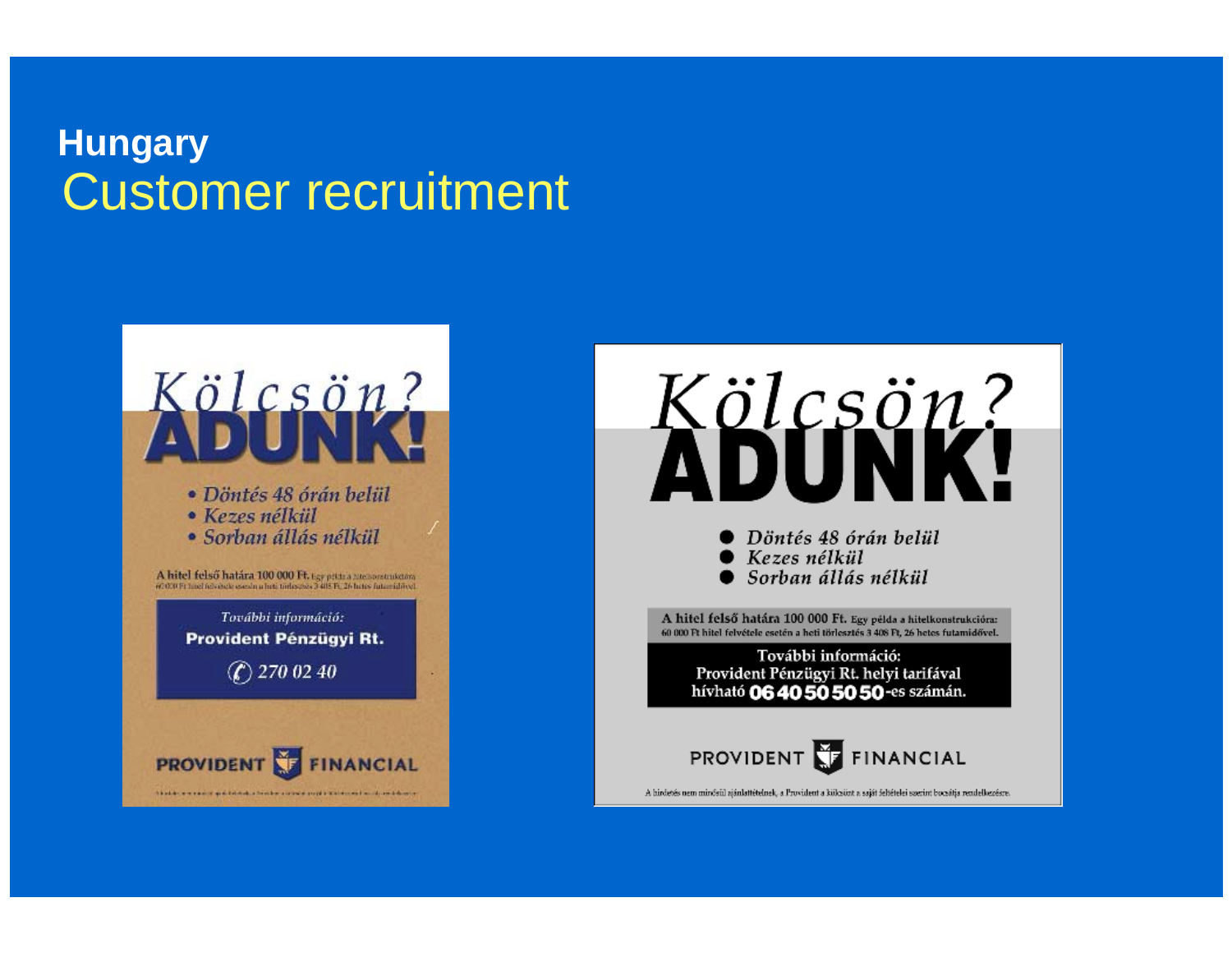#### Market potential **Hungary**

- > Substantial value adding business
- $\geq$ No existing competition
- $\geq$ 500,000 customer home credit market at maturity
- $\geq$ Target : 250,000 customers (50% market share)
- $\geq$ Target : £60 pre-tax profit per customer per annum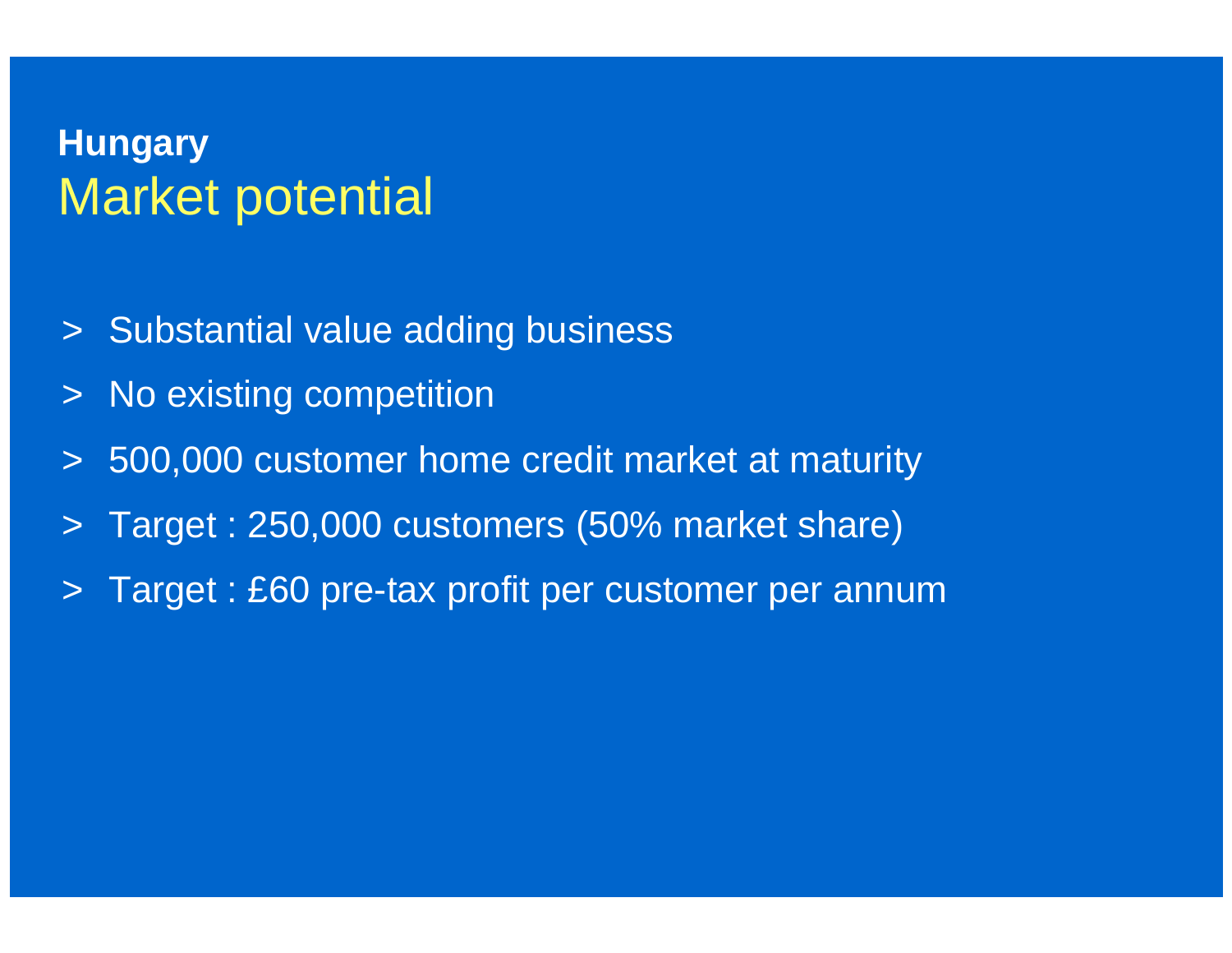### The future?**Hungary**

- > An attractive opportunity
- $\geq$ Build on pilot success to date
- $\geq$ National coverage by 2005
- $\geq$ Controlled growth
- $>$ Target to move into profit by 2006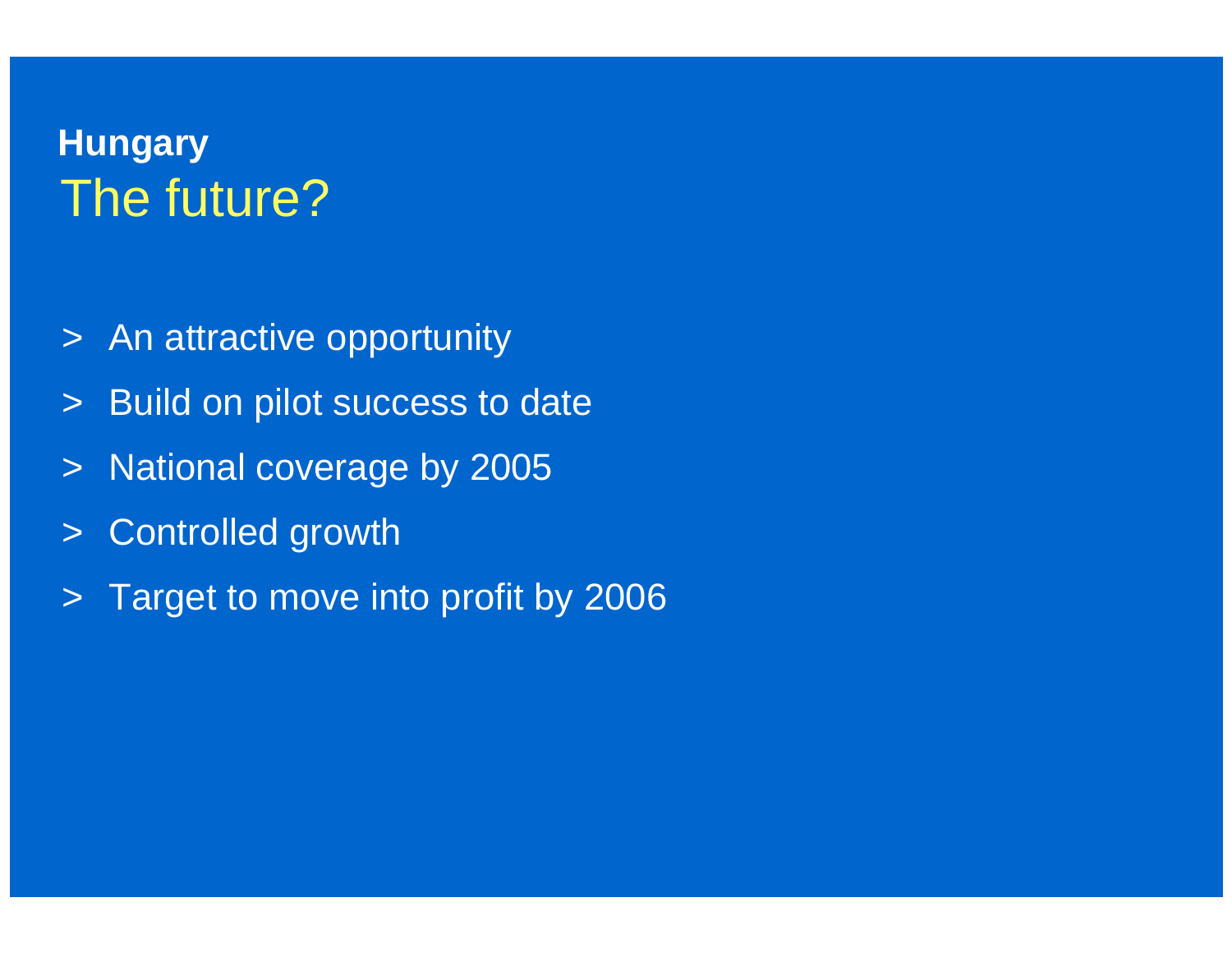## **International home credit** Central European market potential

|                                                   | Poland |     | Czech Hungary | Slovakia        | Total |
|---------------------------------------------------|--------|-----|---------------|-----------------|-------|
| <b>Population (million)</b>                       | 39     | 10  | 10            | $5\overline{)}$ | 64    |
| Estimated market size (000)                       | 2,000  | 500 | 500           | 250             | 3,250 |
| Target customers (000)                            | 1,000  | 250 | 250           | 125             | 1,625 |
| <b>Current customers (000)</b>                    | 561    | 206 | 27            | 12 <sub>2</sub> | 806   |
| Target annual credit issued per<br>customer $(E)$ | 400    | 400 | 400           | 270             | 390   |
| Target annual profit<br>per customer $(E)$        | 60     | 60  | 60            | 40              | 58    |